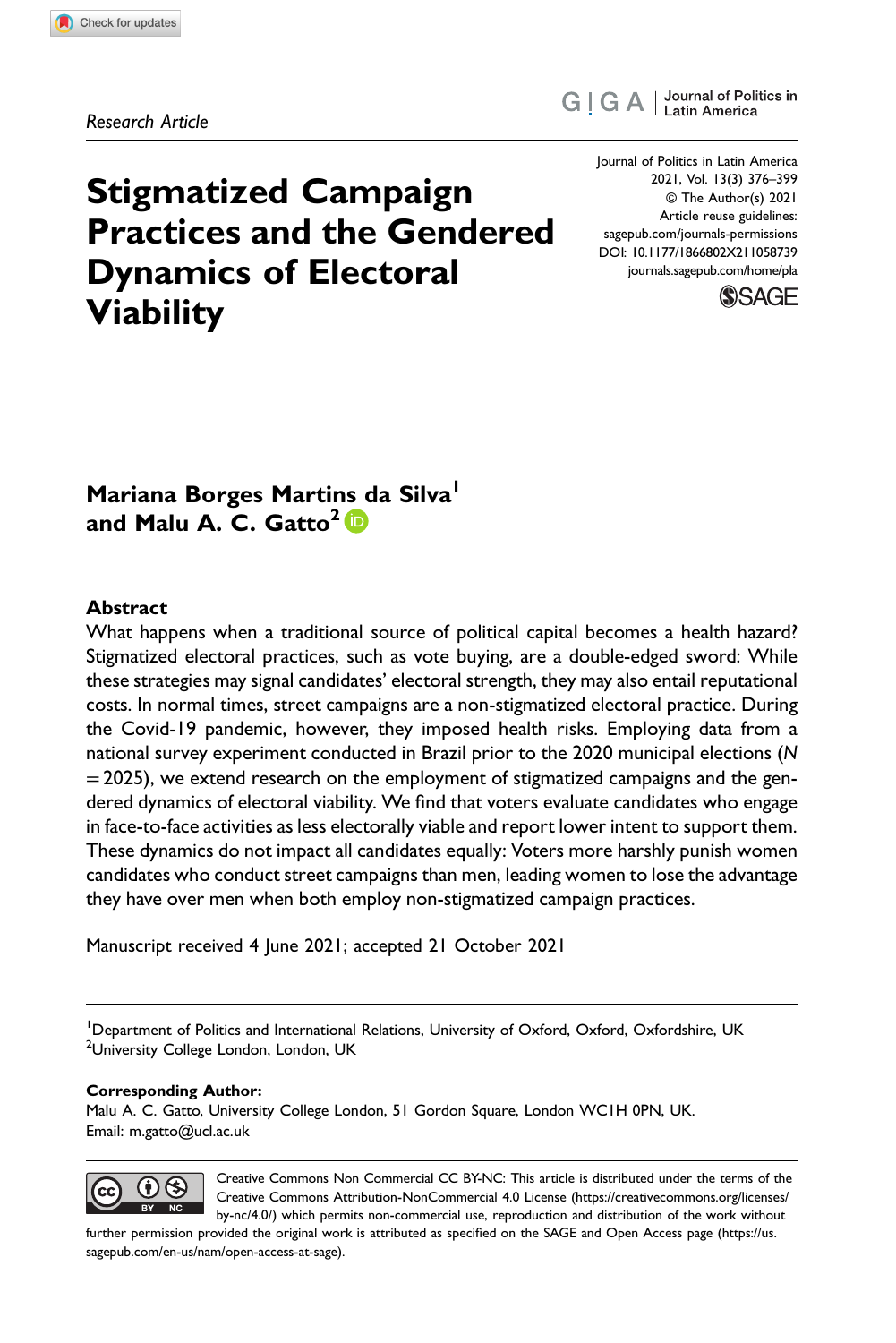#### Keywords

Brazil, campaigns, voter behavior, women's political representation

## Introduction

Brazil is one of the countries that held elections during the Covid-19 pandemic. On 15 November 2020, voters across 5568 Brazilian municipalities went to the polls to elect mayors and city councilors. To ensure that the election did not impose additional health risks, the Brazilian electoral court stipulated special guidelines to prevent candidates from conducting activities that violated social distancing (Tribunal Superior Eleitoral, 2020a). Despite formal guidelines and public calls for caution—and, in some areas and entire states, court orders explicitly prohibiting street campaigns (Meira and Borba, 2021)—across the country many candidates continued to rely on traditional campaign tactics, including canvassing and large informal rallies (Tomazela, 2020).

Candidates' engagement in contentious campaign strategies is not new. In fact, to stay competitive, around the world, candidates running for office often employ stigmatized campaign practices that are morally and/or socially questionable. The use of intimidation (Frye et al., 2018; Gonzalez-Ocantos et al., 2020; Mares et al., 2018), violence (Gutiérrez-Romero and LeBas, 2020; Rauschenbach and Paula, 2019; Rosenzweig, 2021), and vote buying (Borges Martins da Silva, 2019; Bratton, 2008; Mares and Young, 2019; Muñoz, 2019) are some examples of practices deemed by some—if not most—voters as socially unacceptable.

Critically, stigmatized practices are often a double-edged sword: While these activities may signal candidates' electoral viability, they may also entail large legitimacy costs, as candidates who engage in such strategies risk damaging their reputations (Mares and Young, 2019; Muñoz, 2019)—something that may ultimately render them less desirable to voters.

The employment of stigmatized campaign practices may not impact all candidates equally, however. General expectations about women having more integrity and ethical standards (Barnes and Beaulieu, 2014, 2019) and being more socially responsible than men during the pandemic (Johnson and Williams, 2020) may mean that voters more harshly punish women candidates who diverged from gendered expectations (Barnes et al., 2020; Reyes-Housholder, 2020) and conducted health-hazardous street campaigns.

Street campaigns—which encompass any activity that puts candidates or their representatives in direct contact with voters, such as canvassing and rallies—are key to electoral campaigns around the world. Face-to-face campaigns are particularly important in clientelist contexts (such as that of Brazil), where candidates use rallies, large events with supporters, and home visits to signal their access to resources and electoral strength (Björkman, 2014; Gadjanova, 2017; Kramon, 2016; Szwarcberg, 2014; Zarazaga, 2014). In normal times, street campaigns are a commonplace and socially acceptable practice.

But what happens when elections take place during a global pandemic and a traditional source of political capital becomes a health hazard? Does this otherwise common practice become stigmatized? Are candidates who engage in this traditional form of campaign strategy punished? If so, are men and women candidates who employ this practice punished equally?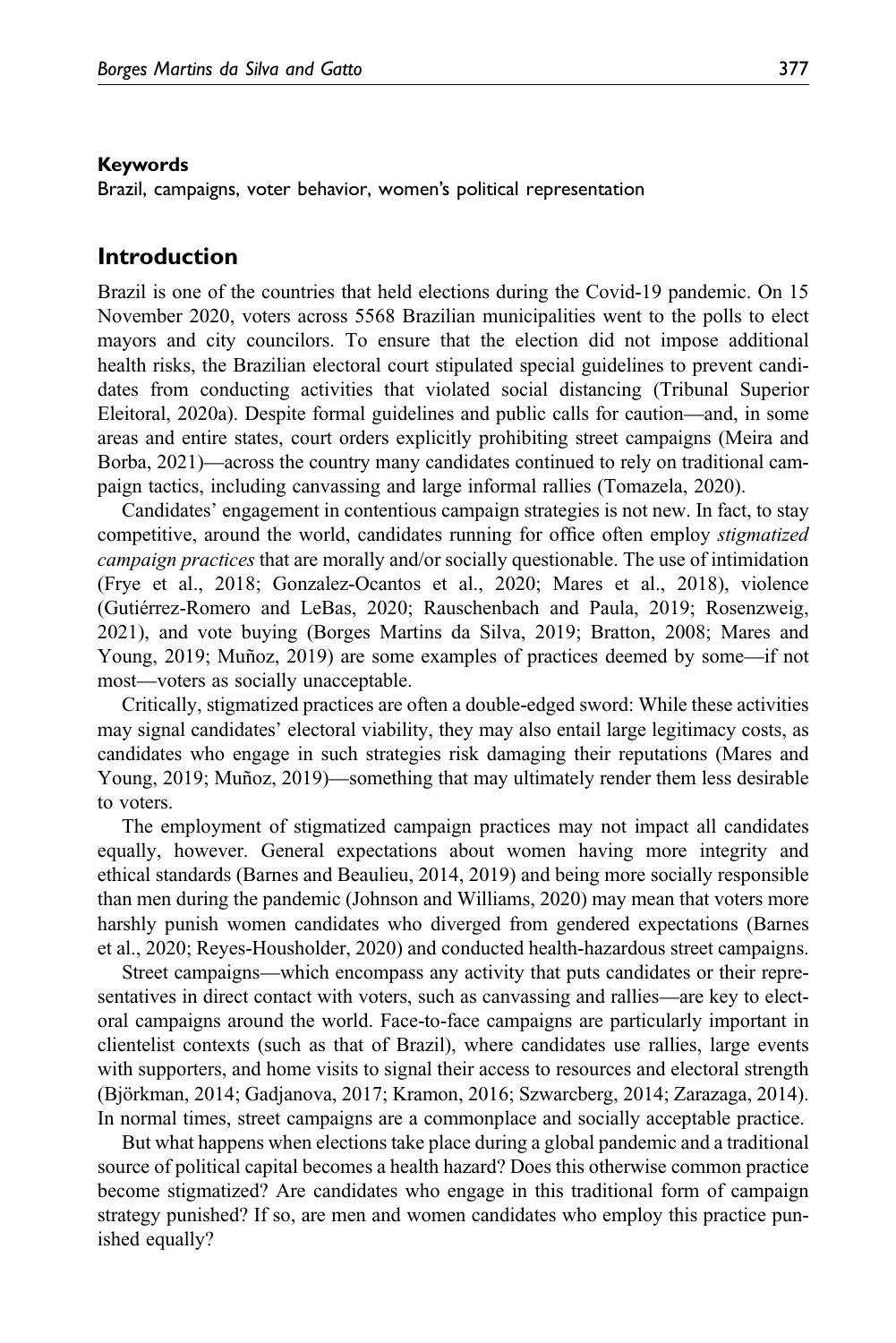Taking place during a health crisis, the Brazilian municipal election provides an opportunity to extend research on stigmatized campaign strategies and the gendered dynamics of electability and punishment. In the context of the pandemic, we expect that voters will deem candidates' engagement in street campaign activities as socially unacceptable and will transfer this assessment to their evaluations of viability and intention to support candidates in gendered ways.

To test our hypotheses, we employ data from a national survey experiment conducted in Brazil in the week prior to the 2020 municipal elections  $(N=2025)$ . As part of the survey, we randomly assigned respondents to one of four combinations of candidate profiles that varied candidates' type of campaign activities (face-to-face tactics or remote internet-based strategies) and gender. This design allows us to estimate the effects of campaign strategy and candidates' gender on voters' evaluations of candidates' electability and voting intention.

Our findings indicate that, as expected, in the context of the health crisis, voters deem face-to-face campaigns unacceptable. Contrary to our expectations about the relationship between the employment of this (now) stigmatized practice and candidate electability, voters perceive candidates who engage in face-to-face campaigns as less electorally viable than those who employ internet-based campaigns. Aligned with their perceptions of candidates' electability, respondents also report lower intention to vote for candidates who engage in face-to-face activities—results that are aligned with recent studies, which report that even when morally-questionable practices promote mobilization, they can still impose large legitimacy costs to candidates (Borges Martins da Silva, 2021b; Mares and Young, 2019; Muñoz, 2019)

The employment of a stigmatized campaign practice does not impact all candidates equally, however: Voters more harshly punish women candidates who engage in face-to-face campaigns than men, leading women candidates to lose the comparative advantage that they have over men when they employ non-stigmatized campaign practices. This suggests that the pro-woman voter bias encountered in many studies (Schwarz and Coppock, 2021) may only emerge when women candidates' behavior and activities are perceived as congruent with gendered expectations.

In additional exploratory analyses, we find that voters' characteristics also shape their attitudes towards candidates' employment of stigmatized campaign strategies. While income levels do not meaningfully differentiate voters' attitudes, politically disengaged voters evaluate candidates who employ face-to-face campaigns more negatively than voters who are politically engaged. Similarly to previous research that find that progovernment and opposition partisans in Brazil have different perceptions of risk during the pandemic (Calvo and Ventura, 2021), we also find that loyal supporters of Bolsonaro display higher voting intention towards candidates who engage in street campaigns than his eventual supporters and oppositional voters.

# Stigmatized Campaign Practices

Scholars have long identified that politicians often assume that they need to engage in non-programmatic, *stigmatized campaign practices* to be considered serious contenders and remain electorally competitive (Borges Martins da Silva, 2021a; Chauchard, 2018; Gadjanova, 2017).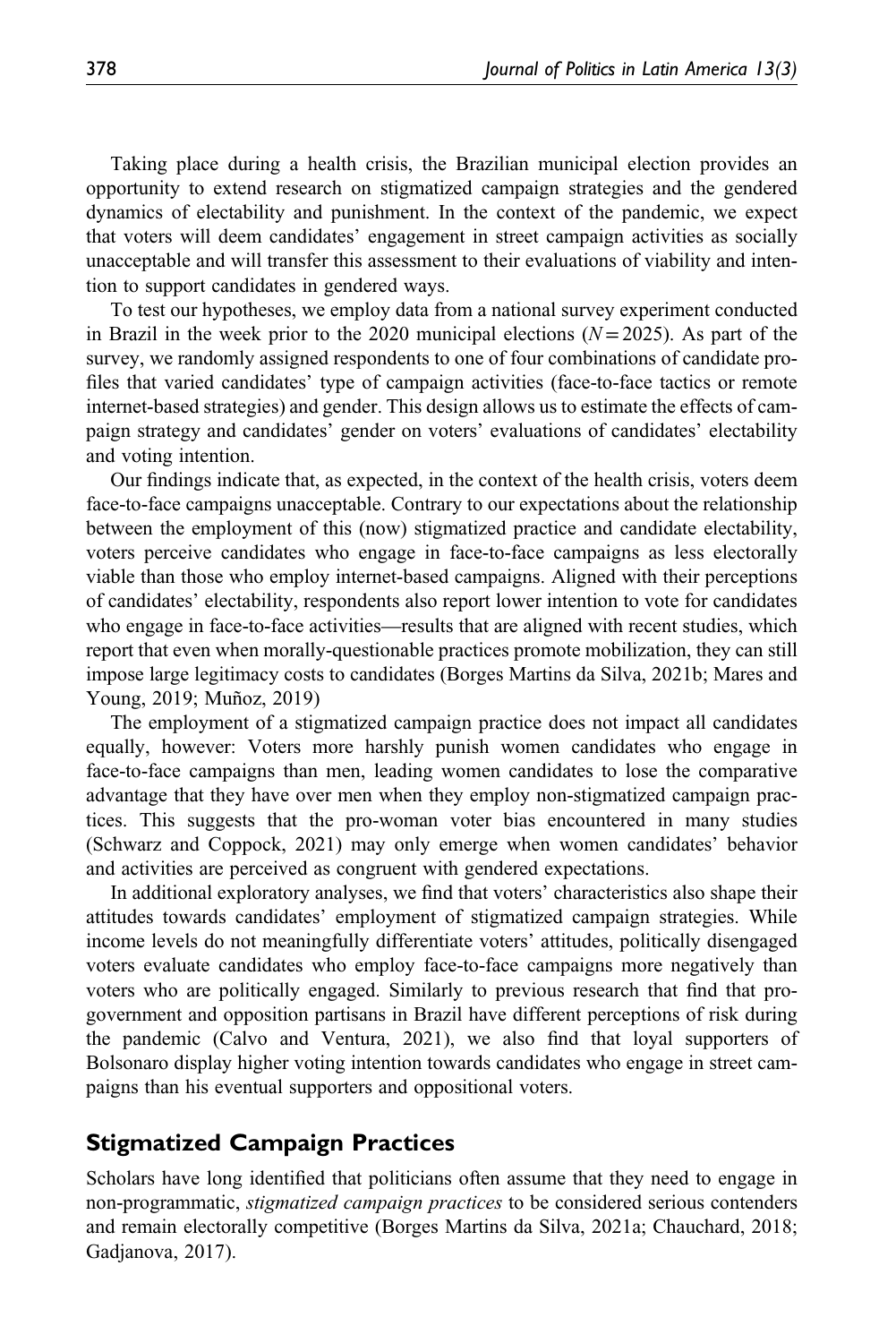Stigmatized campaign practices are characterized for being morally and/or socially questionable tactics. These practices can be classified as negative inducements—demobilization strategies of intimidation and violence such as threats, intimidation, and coercion towards voters (Bratton, 2008; Collier and Vicente, 2012; Rauschenbach and Paula, 2019; Robinson and Torvik, 2009)—or positive inducements—practices such as vote buying, turnout buying, campaign clientelism, patronage, and policy favors used to increase electoral participation and mobilize support.

In the literature on negative and positive inducements, social stigma is a product of mechanisms of inducement employed to increase or repress mobilization. For example, when threatening opposition voters, candidates seek to prevent certain groups from participating in elections; in this example, threatening voters is thus both, the mechanism through which a candidate seeks to shape mobilization *and* the source of the stigma associated with this campaign activity.

Dissimilar to other campaign strategies previously identified in the scholarship on negative and positive inducements, the mechanism through which street campaigns seek to shape electoral participation is not generally stigmatized. That is, in elections taking place under regular circumstances, street campaign activities used to increase candidate visibility and signal electoral strength (such as rallies, home visits, and motorcades) do not tend to raise social or moral concerns. In the context of the pandemic, however, face-to-face campaigns imposed a threat to individual voters and collective public health. This exogenous factor transformed the risks imposed by street campaigns, potentially creating a source of stigma for otherwise acceptable practices.

## Stigmatized Practices, Candidate Viability and Punishment

Stigmatized campaign strategies are employed with the objective of increasing a politician's electoral advantage over their contenders. Even if candidates' employment of these practices leads voters to evaluate them as electorally stronger, stigmatized campaign tactics can still impose reputational costs to the candidates who employ them. Existing studies provide mixed evidence regarding the effectiveness of stigmatized campaign practices in signaling electoral viability or increasing voters' support for candidates.

Indeed, some studies establish a positive connection between candidates' employment of stigmatized positive inducements and voters' assessments of their electoral strength (Borges Martins da Silva, 2021b; Kramon, 2016). For example, Kramon (2016) finds that after receiving information about a candidate's distribution of electoral handouts, voters in Kenya perceive candidates as more electorally viable. Likewise, in her ethnographic work with low income voters in rural Brazil, Borges Martins da Silva (2021b) describes that despite stigmatizing candidates who engage in vote buying, voters hold the widespread assumption that only heavily vote-buying candidates are competitive. Other studies suggest the opposite: That the employment of stigmatized campaign practices could hinder a candidate's perceived electability. For instance, exposing voters to information about candidates' engaging in vote buying may reduce voters' evaluations of their electability (Mares and Young, 2019; Muñoz, 2019, p. 199).

The literature is also divided when it comes to the effectiveness of stigmatized campaign practices in increasing candidates' competitiveness. While some studies find that voters who are more vulnerable to be the targets of these strategies are less likely to stigmatize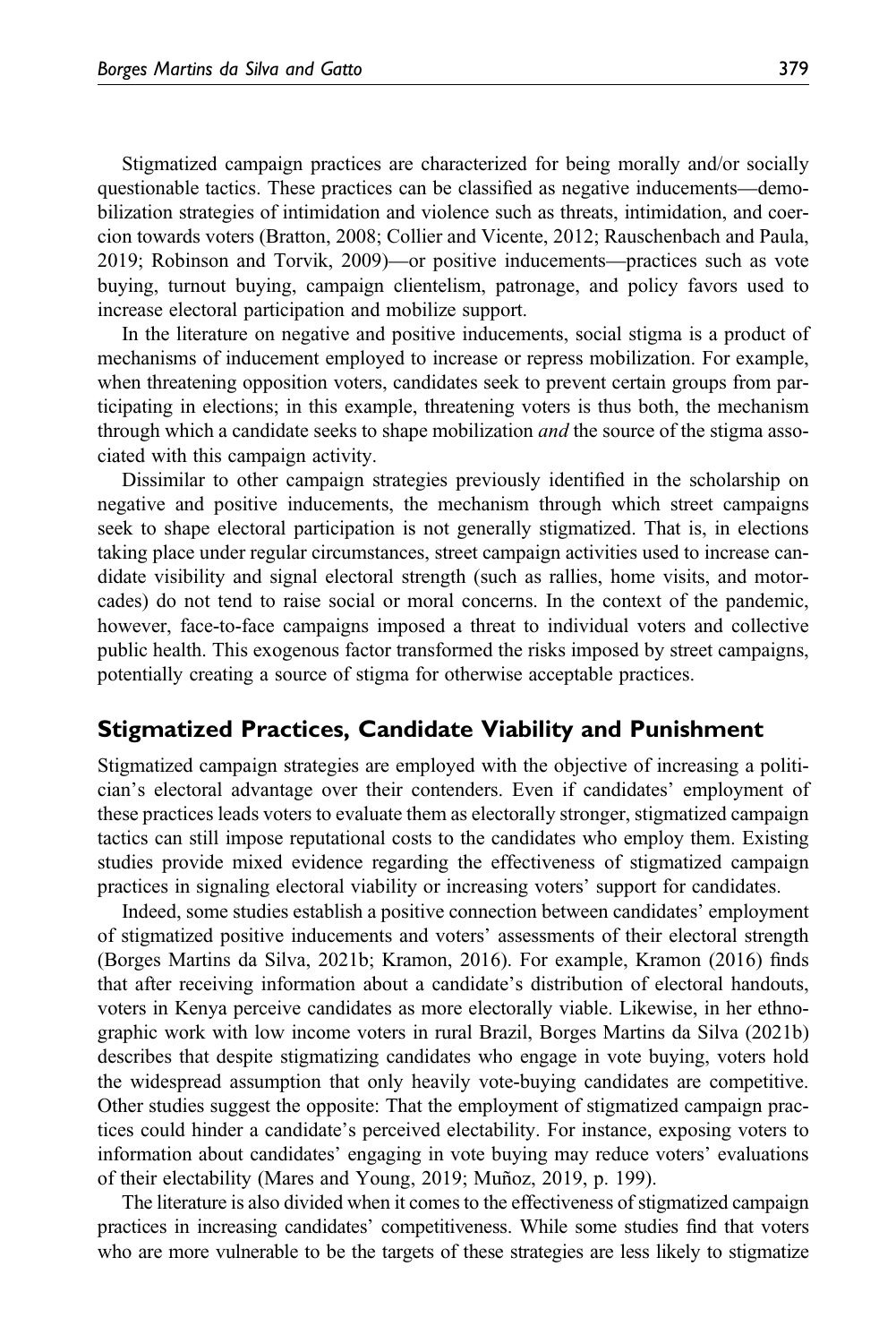these practices than upper- and middle-class voters (González-Ocantos et al., 2014; Weitz-Shapiro, 2012), other studies argue that vote buying is equally stigmatized by all voters (Mares and Young, 2019; Muñoz, 2019, pp. 107–9), even those who partake in such practices (Borges Martins da Silva, 2021b; Bratton, 2008). That is, even if candidates' employment of stigmatized practices grants them enhanced viability, they may also impose reputational costs. For example, in the context of Nigeria, Bratton finds that electoral violence is ineffective since voters tend to turnout less when threatened. Equally, other studies have found that exposing voters to information about a candidate engaging in a stigmatized practice, such as vote buying, reduces a candidate's voting intention (Mares and Young, 2019; Muñoz, 2019, p. 199).

# Gendering Stigmatized Practices, Candidate Viability, and Punishment

It is not only voters' characteristics that may shape attitudes towards the use of stigmatized campaign strategies: *Candidates'* traits may also heterogeneously influence how voters evaluate the employment of a stigmatized campaign practice. As many scholars have shown, the historical exclusion of women from politics has important implications for voters' evaluations of women's electability, willingness to support women candidates, and expectations about women's behaviors. The impact of the employment of stigmatized campaign practices on candidates' electability and electoral support is, thus, likely gendered.

Gender-based stereotypes shaped by women's exclusion from the political domain can distance women from what is expected of (male) politicians (Schneider and Bos, 2014) and, in some cases, render them to be perceived as less electorally viable than men (Kao and Benstead, 2021). Although gender biases may depress voters' evaluations of women's fitness for office and levels of electability, gender-based stereotypes do not necessarily lower voters' willingness to support women (Sanbonmatsu, 2002).

In fact, in a meta-analysis of 67 studies on candidate choice, Schwarz and Coppock (2021) find that survey respondents tend to display higher intention to vote for hypothetical women candidates than for men candidates. Aligned with this analysis, previous research on Brazil has uncovered a large pro-women voter bias (Aguilar et al., 2015), suggesting that women's status as outsiders in a system where politicians face high levels of distrust may be electorally advantageous (Gatto et al., 2021).

Positive stereotypes seem to, at least in part, explain voters' pro-women bias and desire for more women in politics (Batista Pereira and Porto, 2020). As previous work has shown, women politicians are often characterized as being more honest and ethical (Brooks, 2013; Dolan, 2014; Schneider and Bos, 2014) and less likely to engage in moral transgressions than men (Barnes and Beaulieu, 2014; Zemojtel-Piotrowska et al., 2017). Gender stereotypes that hold women as more caring can also lead voters to believe women are particularly well-suited to tackle certain policy areas, including social security and healthcare (Fridkin and Kenney, 2009; Sanbonmatsu, 2002).

But voters' support for women may wane when women's behaviors are incongruent with voters' gendered expectations. As Barnes et al. (2020) show, for example, voters more harshly punish women politicians involved in sex scandals than men who engage in the same practices. Involvement in corruption also seems to more saliently depress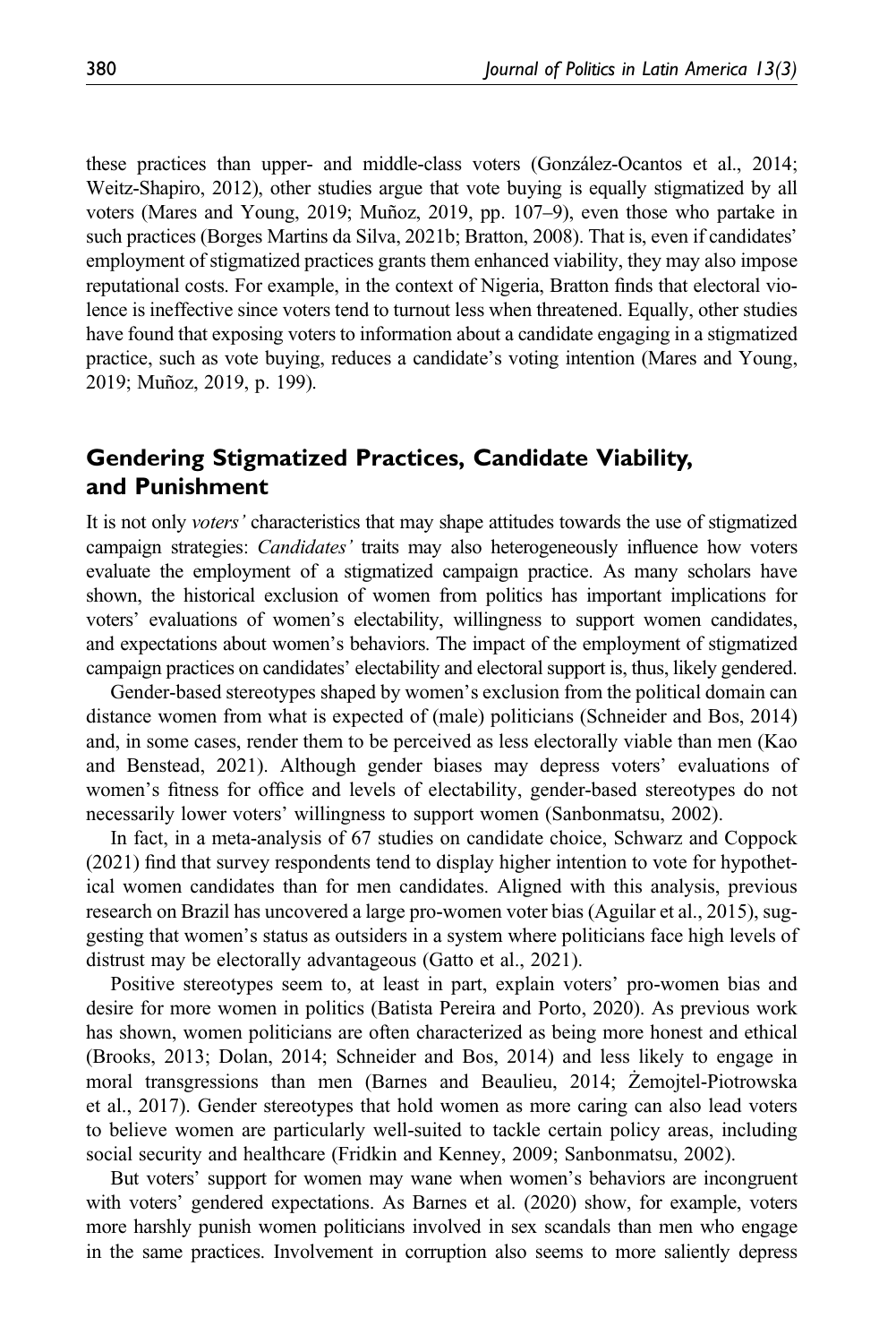women presidents' approval ratings than men's (Reyes-Housholder, 2020)—although some studies indicate that gendered patterns of punishment for engaging with corruption may be context-specific (Le Foulon and Reyes-Housholder, 2021; Schwindt-Bayer et al., 2018) or more dependent on voters' characteristics (Eggers et al., 2018).

Our focus on candidates' use of street campaigns in the 2020 Brazilian municipal elections allows us to explore whether this practice was stigmatized, and, if so, what this meant for (the gendered dynamics of) candidates' electoral viability and punishment.

## The Brazilian Case

In Brazil, municipal elections encompass races for local councilors and mayors. Races for mayor take place under plurality rule, whereby candidates who secure a majority of votes have a straight win in municipalities with less than 200,000 inhabitants, or the two top contenders move into a second round of elections if no candidate attains more than 50 per cent (plus 1) of the votes in larger municipalities. Meanwhile, races for local councils operate under an open-list proportional representation system in which candidates compete for nominal votes against non-partisans as well as co-partisans, in attempts to secure a high placement on their respective parties' lists.

Albeit guided by different electoral rules, executive and legislative elections in Brazil are person-centric (Avelino and Biderman, 2019)—a characteristic that is reinforced by Brazil's highly fragmented party system. In a context of weak party brands, electoral campaigns have the goal of distinguishing individual candidates from their contenders (Avelino and Biderman, 2019). According to the most recent survey of Brazilian federal legislators conducted by Zucco and Power (2019) 82 per cent of legislators believe that their personal effort (rather than their party) was the most important factor for their elections.

To become known to voters, candidates running for executive and legislative office at every level conduct street campaigns. In Brazil, face-to-face campaigns encompass different types of activities, including rallies, motorcades, walks, car parades, and even cavalcades (Speck and Mancuso, 2015). Differently from vote buying—which is also a widely used, albeit a morally questionable practice (Borges Martins da Silva, 2019, 2021b; Nichter, 2018)—these activities are not generally stigmatized by voters. Quite the contrary, rallies and motorcades are festive opportunities, especially in rural and smaller municipalities where the electoral period is one of the most expected events of the town. Walks and rallies organized by politicians in rural Brazil are festivities similar to Carnival parades, in which large crowds of supporters follow one or several trucks equipped with giant speakers ("trios elétricos") with the candidates and his most prestigious allies standing on the truck's platform. Politicians often hire professional entertainers to lead the parades and the trios elétricos play candidates' jingles several times (see [Appendix A\)](https://journals.sagepub.com/doi/suppl/10.1177/1866802X211058739).

Street campaigns not only provide candidates the opportunity to directly engage with voters, but they can also signal candidates' electoral strength: Outside major city centers, polls are rare, unreliable, and politicized, so voters' often use the size of rallies and parades to estimate which candidates are leading a race (Borges Martins da Silva, 2019). As shown in [Appendix B](https://journals.sagepub.com/doi/suppl/10.1177/1866802X211058739), the 2020 elections were no exception, with candidates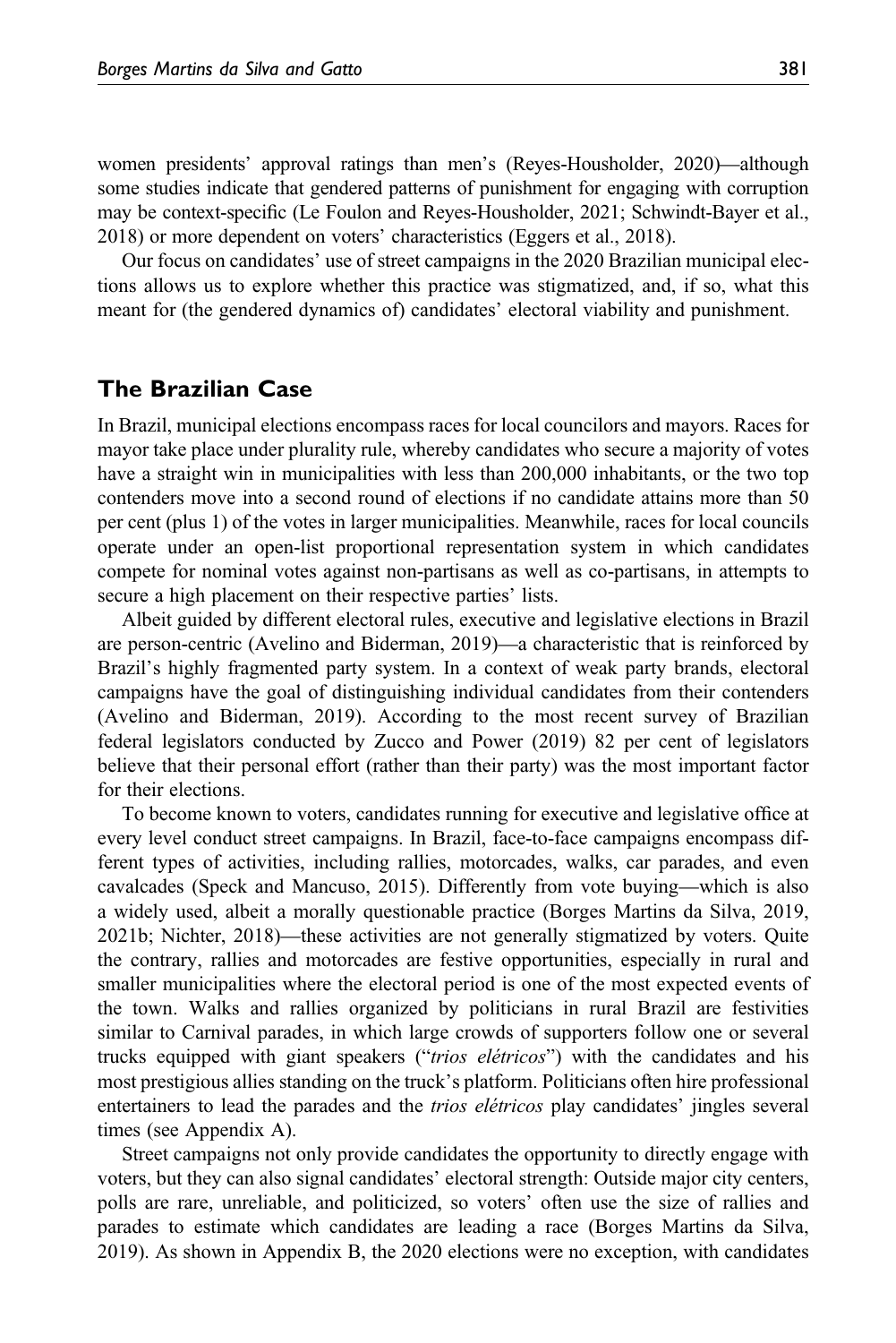using photos of the crowds in their campaign events to build their images as strong contenders.

The centrality of street campaigns in Brazilian elections is not only observable to the eye during election season, but it is also measurable: According to Speck and Mancuso (2015) expenditures with street campaign activities represented three-fourths of total campaign budgets of candidates for national congressional races and half of the budgets of candidates running for state governor in 2014.

Most recently, "modern" campaign practices have been added to the repertoire of widely employed campaign activities (Speck and Mancuso, 2015). Besides jingles and intelligence research, such strategies include promotional material for social media diffusion. While these modern campaign strategies did not replace street campaigns in previous years, restrictions to face-to-face campaigns encouraged the increased employment of online campaign practices in the 2020 elections.

Scheduled to take place in October 2020, municipal elections would fall amidst a critical moment of the Covid-19 pandemic, when Brazil continued to struggle to contain contagion and death rates. In an attempt to diminish additional health risks that the campaign season and in-person voting could impose, the election date was postponed, and electoral authorities issued caution on campaign practices of physical contact between candidates and voters (Tribunal Superior Eleitoral, 2020b). In some states, authorities went wellbeyond suggesting caution, issuing court orders to prohibit face-to-face activities alltogether. For example, after receiving over 1200 complaints of campaign violations in a period of 10 days, electoral authorities in the state of Bahia prohibited candidates to hold any street campaign activity in the final five days of the campaign period (Calila Noticias, 2020). Similar prohibitions took place in other states throughout the country, including Pará and Pernambuco.

While informal pleads, formal rulings, and broader health guidance on social distancing may have diminished the widespread prevalence of face-to-face activities (particularly of large rallies) and changed the dynamics of campaigns, candidates throughout the country continued to conduct face-to-face campaigns, including activities with large crowds (Tomazela, 2020).

# Hypotheses

Given the importance that street campaigns have in Brazil, it is unsurprising that many candidates disrespected sanitary regulations and continued to engage in physical contact with voters in the 2020 elections. However, if in normal times, activities such as rallies and canvassing were not stigmatized by voters, in the context the Covid-19 pandemic, candidates' choice to hold face-to-face events could potentially entail (gendered) legitimacy costs.

## Stigmatized Campaign Practices

There are several factors that indicate that Brazilian voters would negatively evaluate street campaigns during the pandemic. First, Brazilians were highly fearful of contracting Covid-19. In our survey, conducted during a period in which infections rates in Brazil were declining, 88 per cent of respondents stated that they had some or a lot of fear of getting infected. For comparison, during the worst moments of the pandemic in the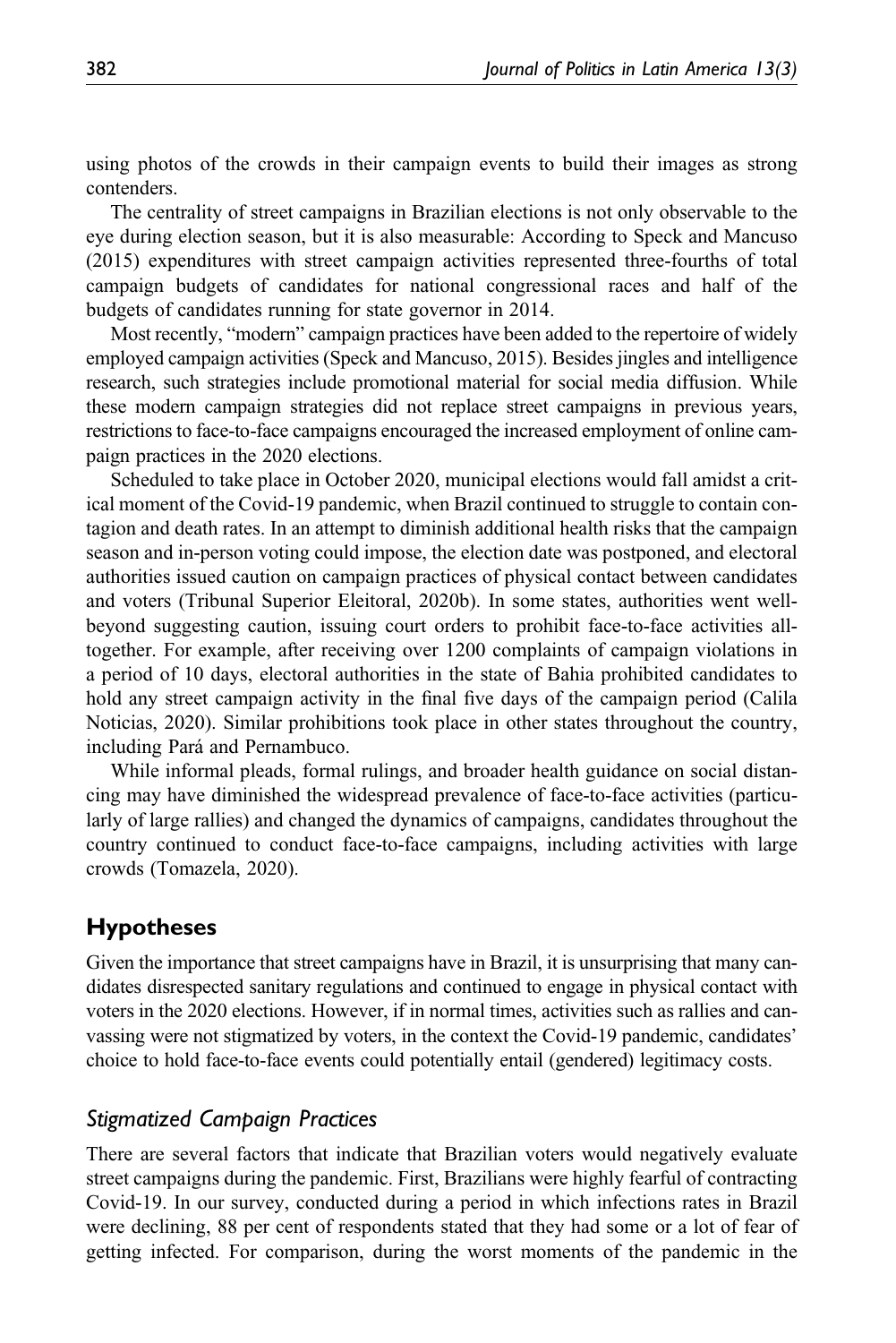United Kingdom and India, 61 per cent of British and 70 per cent of Indian respondents were fearful of contracting the virus (YouGov, 2020).

In addition to Brazilians' heightened fear of Covid-19, candidates' disrespect for social distancing gained extensive media attention and was widely criticized by different sectors of society. While Bolsonaro supporters viewed street campaigns as a sign of the hypocrisy of candidates who otherwise claimed to be taking the pandemic seriously (see [Appendix C\)](https://journals.sagepub.com/doi/suppl/10.1177/1866802X211058739), medical doctors and scientists highlighted the health risks associated with the practice and pointed to crowded events promoted in November 2020 as one of the reasons behind the spike in infections rates in March of 2021 (Tatsch, 2021).

Given the heightened fear of getting infected with Covid-19 and the increased and widely advertised health risks imposed by face-to-face activities, we expect Brazilian voters to stigmatize in-person campaign strategies carried out during the pandemic. Specifically, we hypothesize that:

H1: Voters will evaluate the campaigns of candidates who engage in face-to-face activities as less acceptable than the campaigns of candidates who engage in internetbased activities.

## Stigmatized practices, candidate viability and punishment

Since voters in Brazil use face-to-face activities (such as the size of candidates' rallies) as proxies to gauge a candidate's chances of winning the election, we predict that candidates who conduct face-to-face campaigns should be perceived as more electorally viable. Formally, we hypothesize that:

H2: Voters will evaluate candidates who engage in face-to-face campaigns as more electorally viable than those who engage in internet-based campaign activities.

We also expect that the stigmatization of face-to-face campaign will lead voters to display lower voting intention for candidates who engage in street campaigns. Electability is a key criterion shaping voter support in real elections in Brazil (Araújo and Gatto, 2021); accordingly, much of the literature on electoral violence and vote buying conveys that, by increasing perceptions of candidates' electoral strength, candidates' employment of stigmatized campaign practices also increases voters' support for said candidates. Unlike real elections in which voting is a private activity, surveys and interviews involve voters' public admittance of their attitudes and behaviors. Similarly to the findings of previous studies using survey methods (Mares and Young, 2019; Muñoz, 2019), we expect that when asked about their own behavior regarding a stigmatized electoral practice, respondents might dissociate themselves from the candidates who employ these practices, even if in the secrecy of the ballot box they might still support them (Jerolmack and Khan, 2014). Formally, we anticipate that:

H3: Voters will display lower intent to vote for candidates who engage in face-to-face campaigns than in candidates who engage in internet-based campaigns.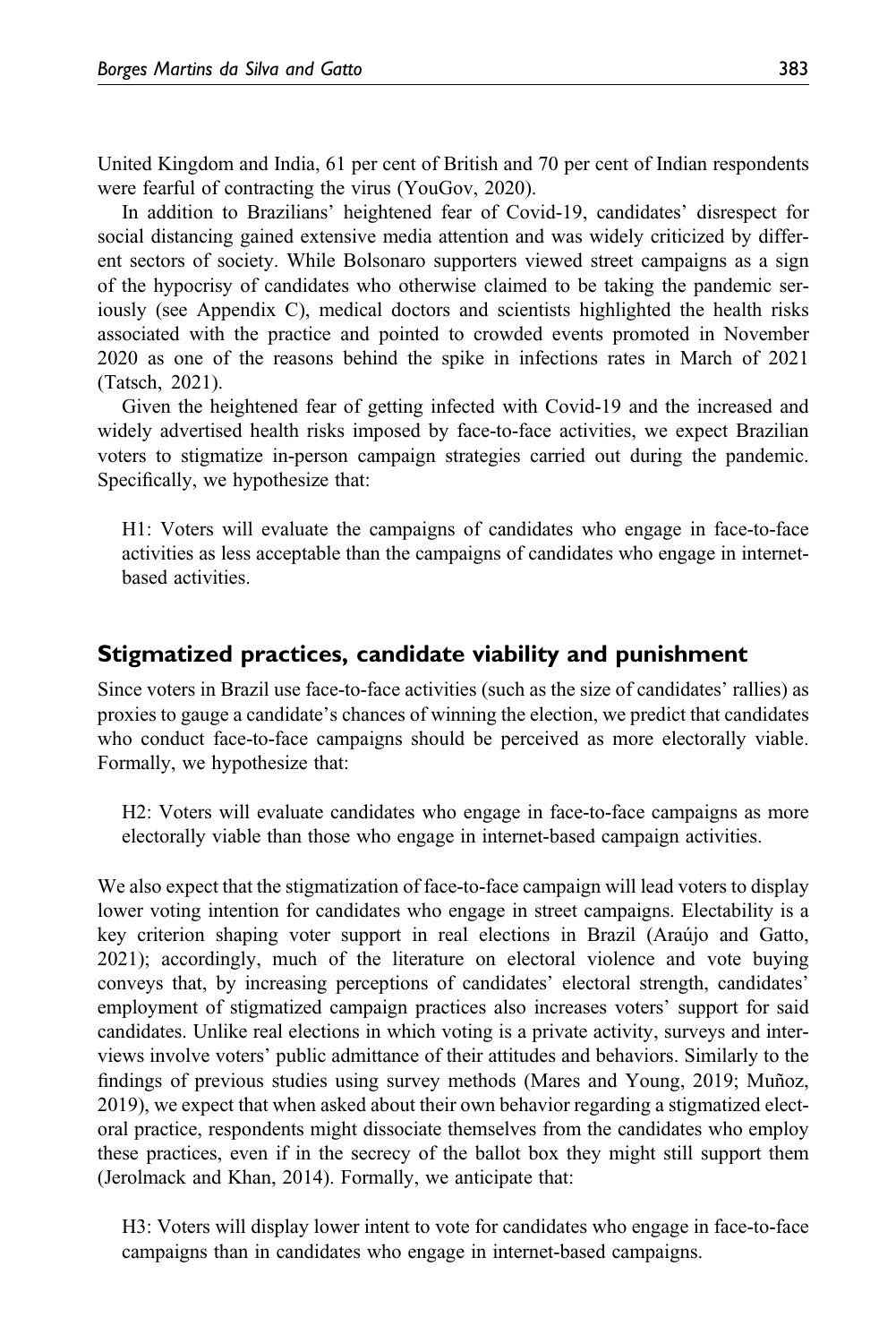## Gendering stigmatized practices, candidate viability and punishment

Similarly to studies on other countries, research on Brazil indicates that voters positively stereotype women politicians in traditionally gendered ways, thinking of them as more pure and morally superior than men (Batista Pereira and Porto, 2020; Gatto et al., 2021). The health crisis also likely increased the value of traits traditionally associated with women (Johnson and Williams, 2020): Not only is healthcare a "feminine" policy area (Bauer et al., 2020), but women politicians are also expected to be more caring towards the vulnerable and sick (Johnson and Williams, 2020) and more risk-averse (Palmer and Peterson, 2020)—and, thus, more compliant towards mask-wearing and social distancing rules. In the context of the pandemic, women candidates employing face-to-face campaigns would be going against traditional expectations that hold them as more socially responsible. We thus expect that:

H1a: Voters will evaluate the campaigns of women candidates who engage in face-to-face activities as less acceptable than the campaigns of men who engage in face-to-face activities.

Context-specific factors may shape gendered perceptions of electability (Kao and Benstead, 2021). Even if formal and informal institutions are the major factors shaping women's electoral competitiveness (Gatto and Wylie, 2021; Sacchet and Speck, 2012), women's underrepresentation and recent events may have conveyed to Brazilian voters that women are less fit for occupying office and less electorally competitive than men. Women occupy few offices in Brazil: In the 2018 elections, women were elected to only 15% of seats in the National Congress and one governorship (of 27). In recent years, Brazil's first and only woman president was impeached (dos Santos and Jalalzai, 2021) and elections were marked by scandals involving women "phantom candidates"—candidates on paper only, nominated for the purposes of quota compliance (Wylie et al., 2019). As political outsiders, however, women may require more efforts to improve their name recognition, so face-to-face campaigns may be more important for strengthening women's electoral competitiveness than men's (Gatto and Thome, 2020). As such, we expect that:

H2a: Voters will evaluate women candidates who engage in internet-based campaigns as less electorally viable than men who engage in internet-based campaigns. H2b: Employing face-to-face campaigns will be more beneficial to voter's assessments of women candidate's viability than of men's.

Even if voters perceive men as more electorally viable than women, they may still be willing to display higher support for women candidates. As previous survey experiments with Brazilian respondents have shown, women candidates in Brazil benefit from positive gendered stereotypes (Batista Pereira and Porto, 2020), which translate into a pro-woman voter bias (Aguilar et al., 2015; Gatto et al., 2021). Still, and similarly to other contexts, Brazilian voters are likely to punish women who engage in moral transgressions that go against gendered expectations more harshly than men who engage in the same activities (dos Santos and Jalalzai, 2021). In line with this, we anticipate that: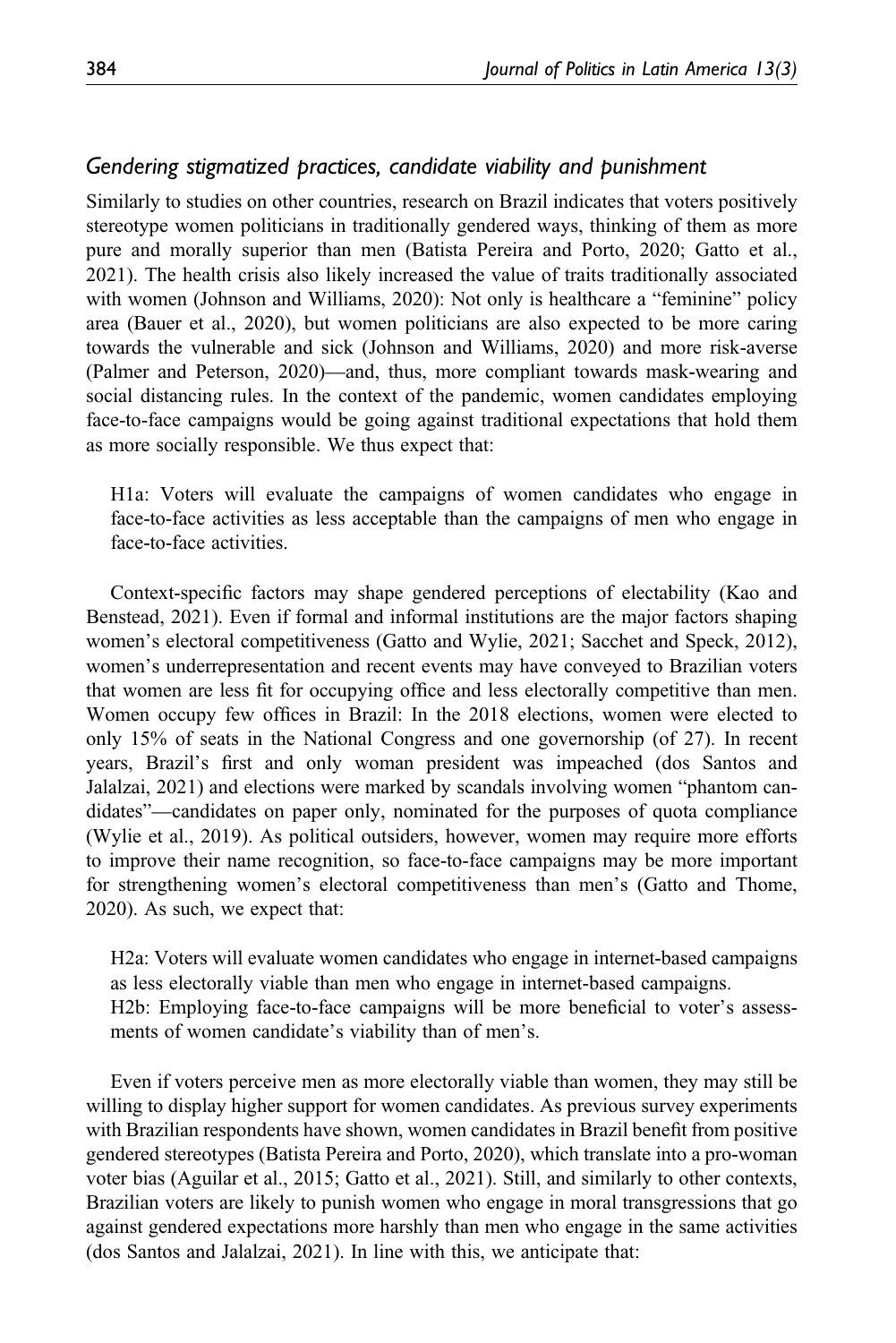H3a: Voters will display higher intent to vote for women candidates who engage in internet-based campaigns than men candidates who engage in internet-based campaigns. H3b: Employing face-to-face campaigns will be more detrimental to voter's intent to vote for women candidates than for men candidates.

# Voter Characteristics, Stigmatized Practices, and Candidate Viability and Punishment

It is also likely that voters' characteristics shape the ways in which they evaluate face-to-face campaign activities; we derive exploratory expectations about voters' heterogeneous attitudes towards candidates' employment of stigmatized campaign practices. Following Borges Martins da Silva (2021a) who argues that even poor voters consider vote buying as unacceptable, we predict that income levels do not differently shape voters' tendencies to stigmatize face-to-face campaigns.

Instead, we expect that voters' levels of political engagement and ideological alignments will shape their evaluations of face-to-face campaigns. Specifically, we grant that the stigmatization of face-to-face campaigns during the health crisis will further deepen distrust in politicians among voters who are generally disengaged with politics, leading them to evaluate candidates who employ street campaigns significantly more negatively than voters who are more politically engaged.

Finally, we expect that loyal supporters of Bolsonaro will evaluate candidates who engage in face-to-face campaign less harshly than his moderate supporters and oppositional voters. Throughout the pandemic, Brazil's president has consistently undermined the health crisis, refused to take national action to control the spread of the virus, and criticized mayors and governors who adopted local measures (Calvo and Ventura, 2021). Given the denialist approach of President Jair Bolsonaro towards the Covid-19 pandemic, it is plausible to expect that his supporters are also more likely to undermine the health risks that street campaign activities imposed.

# Research Design

We test our formal and exploratory hypotheses with original data from an online survey experiment with Brazilian respondents conducted by Opinion Box between 06 and 13 November  $2020$ .<sup>1</sup> The sample of  $2025$  is representative of the Brazilian adult population in respect to gender, age, household income, and region within a margin of error of 2.2 percentage points  $(p.p.)^2$  [Appendix D](https://journals.sagepub.com/doi/suppl/10.1177/1866802X211058739) provides an overview of the sample's characteristics, [Appendix E](https://journals.sagepub.com/doi/suppl/10.1177/1866802X211058739) offers descriptive statistics for all variables employed in our analyses, and [Appendix F](https://journals.sagepub.com/doi/suppl/10.1177/1866802X211058739) summarizes the distribution of our dependent variables.

To test whether candidates' employment of a stigmatized campaign practice impacts voters' assessments of them, and whether this varies based on whether candidates are men or women, we randomized survey respondents to one of four different vignettes describing a candidate and their campaign activities.<sup>3</sup> To prevent potential issues associated with survey fatigue, vignettes were short; nevertheless, respondents participated in the survey while elections were taking place and the information provided was characteristic of practices ongoing during the period—and thus realistically plausible and likely known to voters.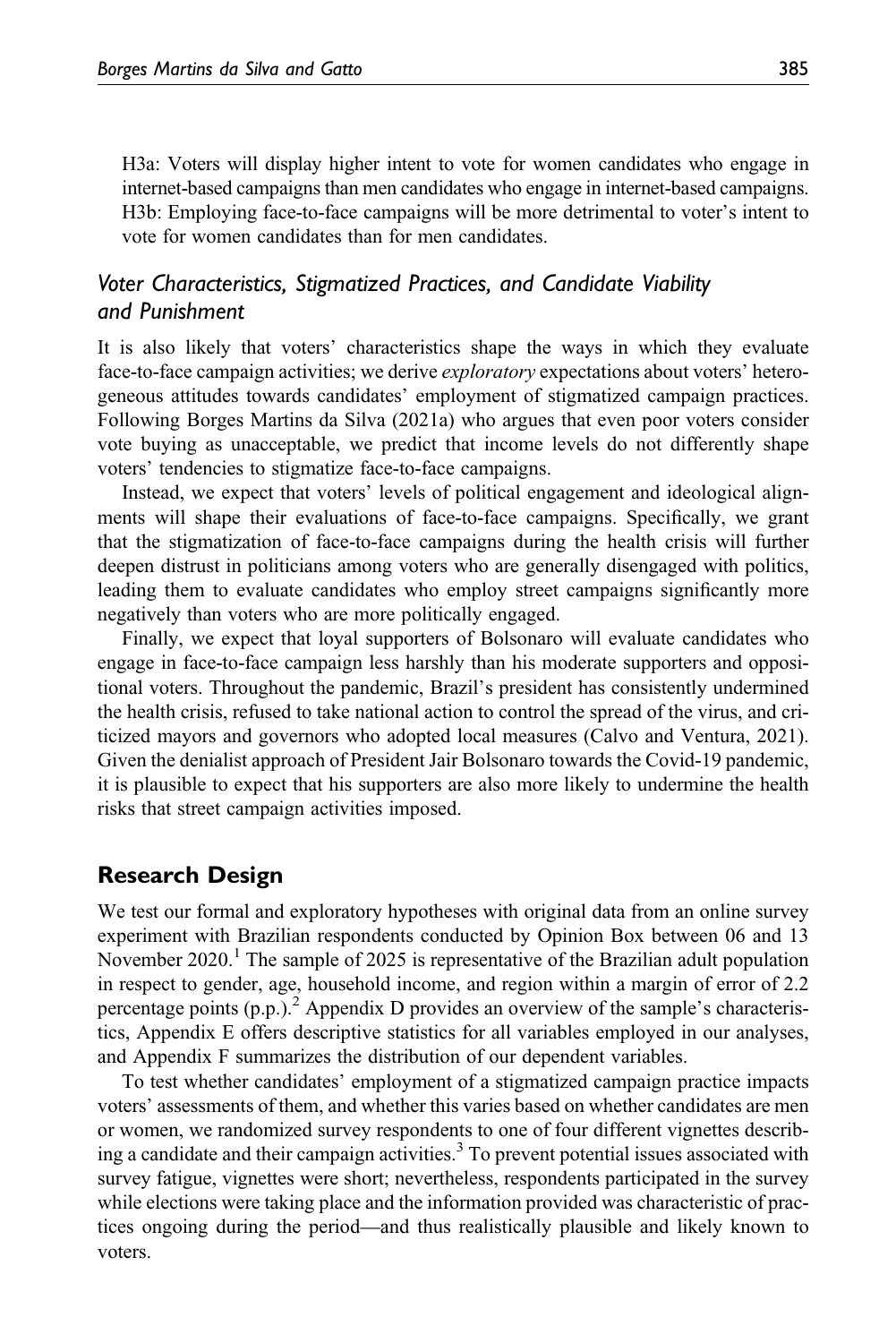| Online campaign                                  | Face-to-face campaign                             |
|--------------------------------------------------|---------------------------------------------------|
| Now imagine this year's municipal election.      | Now imagine this year's municipal election.       |
| Suppose that in one city, there is one           | Suppose that in one city, there is one            |
| candidate running for his re-election as a city  | candidate running for his re-election as a city   |
| councilor. The candidate is a member of a        | councilor. The candidate is a member of a         |
| traditional <sup>9</sup> political party.        | traditional political party.                      |
| This year, due to the pandemic, he [she] decided | This year, despite the pandemic, he [she] decided |
| to interact with voters mostly through the       | to interact with voters face-to-face by           |
| internet. For example, he [she] conducted        | campaigning on the streets. For example, he       |
| live web streams through Facebook, talked        | [she] participated in rallies, visited voters in  |
| with voters through WhatsApp, and posted         | their homes, and distributed flyers with his      |
| about his [her] proposals on Instagram.          | [her] proposals.                                  |

Table 1. Randomized candidate profiles.

Table 1 The four randomized candidate profiles varied information about campaign type and candidates' gender. Candidates' gender was indicated by masculine and feminine pronouns (as indicated within brackets). To strengthen the priming of candidates' gender, post-treatment questions used to measure our outcome variables also signaled the gender of the candidate primed. For example, respondents who received primes using feminine pronouns would then be presented with questions which clearly outlined that the candidate to be evaluated was a woman.<sup>4</sup>

We employ post-treatment questions to derive three dependent variables. First, to assess whether face-to-face campaigning during the pandemic was indeed a stigmatized practice, we employ the variable *acceptability*, which is measured on a Likert-scale in which −2 corresponds to assessments of the exposed campaign type as "completely unacceptable," a value of 0 corresponds to "comprehensible, but unacceptable," and a value of 2 to "completely acceptable." Social desirability may prompt respondents to avoid selfplacement in the extreme ends of the scale (Krumpal, 2013). To capture respondents with stronger views on the issue, we alternatively code this as a binary variable, in which a value of 1 corresponds to "completely acceptable" and all other responses take a value of 0. We use this alternative measure in robustness checks.

To measure perceptions about candidates' electoral viability, we employ the variable electability, for which a value of 0 corresponds to "no chance [of winning]," a value of 1 corresponds to "some chance [of winning]," and a value of 2 corresponds to "high chance [of winning]." We run robustness checks with an alternative binary operationalization in which a value of 1 corresponds to "high chance [of winning]."

Finally, to examine whether candidates' engagement with a stigmatized campaign practice impact voters' likelihood to support them we code the variable vote intention, in which a value of 1 corresponds to "yes, I would vote [for this candidate]" and a value of 0 corresponds to "no, I would not vote [for this candidate]"). For robustness purposes, we run additional analyses in which missing values (i.e. respondents who replied they "did not know") take on a value on 0.

In addition, to explore heterogeneous treatment effects and examine how voter characteristics may impact their evaluations of candidates who carry out stigmatized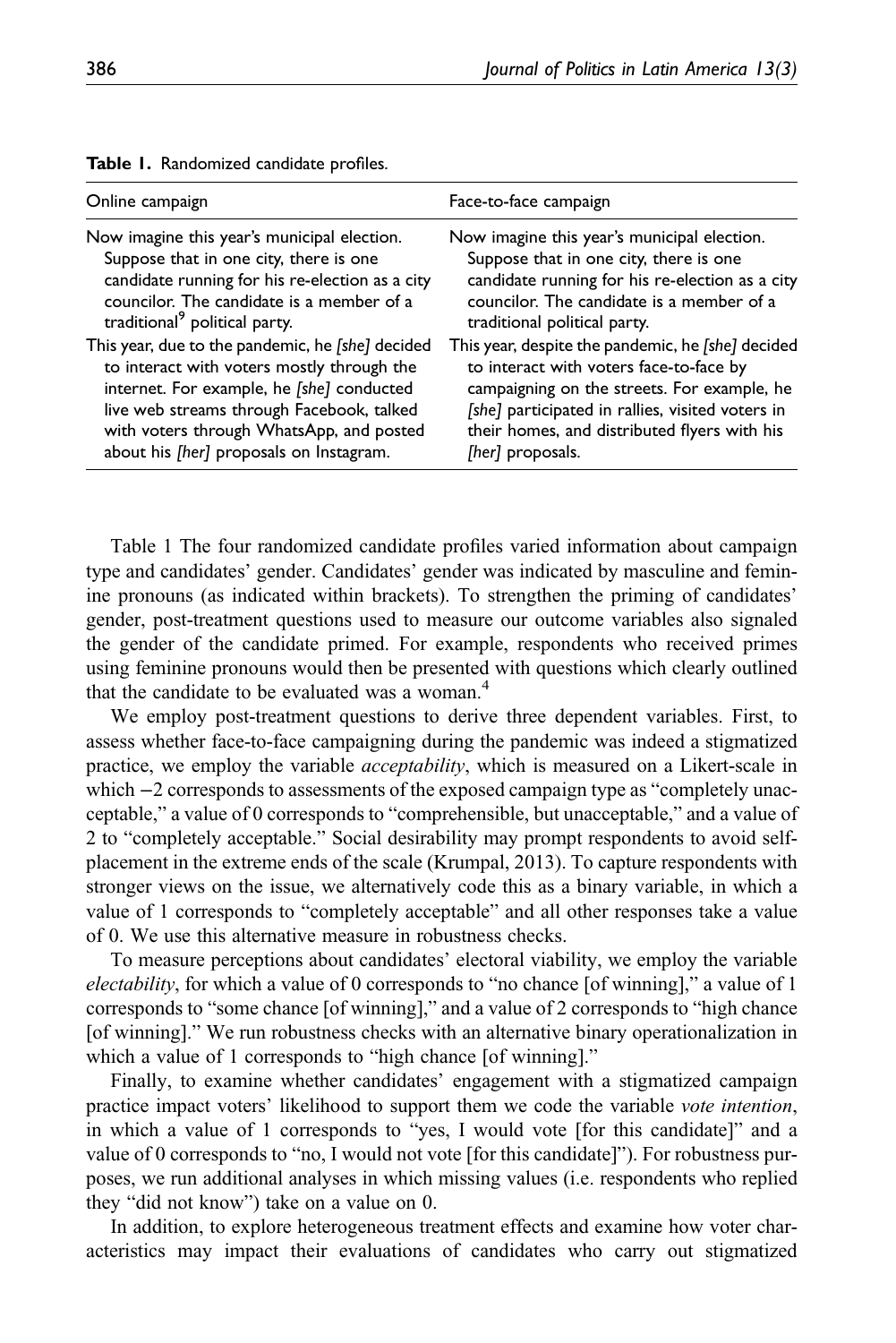campaign activities, we conduct sub-group analyses by respondents' income levels, disengagement in elections, and ideological tendencies.

Among socio-demographic characteristics, income stands as a key factor shaping attitudes towards candidates' use of stigmatized practices. To account for this, we conduct analyses that account for household income, a measure that ranges from 0 to 4 in which 0 corresponds to "up to 2 minimum wages" and 4 to "more than 10 minimum wages").

Attitudes towards the employment of stigmatized campaign practices may also be shaped by voters' trust in politics and politicians, more generally. In Brazil, distrust in politics is widespread. For example, 87.8 per cent of respondents in our sample believe that politicians are not responsive to voters' needs. To capture greater variability in attitudes towards politics more generally we employ a behavioral measure of voters' distrust, which captures voters' political participation and engagement during electoral campaigns. Unlike the direct measure of reported distrust, this measure varies more widely, and seeks to better capture the process through which voters' distrust for politicians in abstract is translated into their lower engagement with elections. For the variable disengagement, a value of 0 corresponds to voters who tend to have a favorite candidate and a value of 1 corresponds to respondents who do not normally have a preferred candidate.

Lastly, an underlying assumption of characterizing face-to-face campaigns during the pandemic as a stigmatized practice is that voters perceive personal contact and agglomeration as health hazards. However, attitudes towards Covid-19 vary widely and are also shaped by partisan and political ideologies (Calvo and Ventura, 2021). To account for this, we employ the variable *Bolsonaro support*, which captures whether respondents would vote for a candidate who have the support of Jair Bolsonaro. For this variable, a value of 0 corresponds to "never," 1 corresponds to "maybe," and 2 corresponds to "yes." Respondents who are irrespectively willing to vote for candidates who have the support of Bolsonaro can be thought of as more loyal *Bolsonaristas*, those who respond "maybe" are considered eventual *Bolsonaristas*, and those who convey that they would never vote for a candidate backed by the president are considered as anti-*Bolsonaristas*.

## Analyses

We begin our analyses by exploring whether voters indeed negatively evaluated candidates' use of face-to-face campaigns in 2020. That is, before assessing whether the employment of this practice shapes voters' evaluations of candidates' viability and their propensity to support candidates in gendered ways, we examine whether street campaigns were stigmatized in 2020.

Following standard practices in experimental studies in which key pre-treatment observable characteristics are balanced (see [Appendix H\)](https://journals.sagepub.com/doi/suppl/10.1177/1866802X211058739), we test our hypotheses with bivariate analyses across the two groups of respondents exposed to vignettes that detailed profiles of candidates carrying out online and face-to-face campaign activities, and then further disaggregate our analyses into the four groups randomly exposed to different combinations of candidates' campaign types and gender.

## Stigmatized Campaign Practices

As reported in Figure 1, in the atypical context of the 2020 elections held during a pandemic, voters considered face-to-face activities—an otherwise commonplace campaign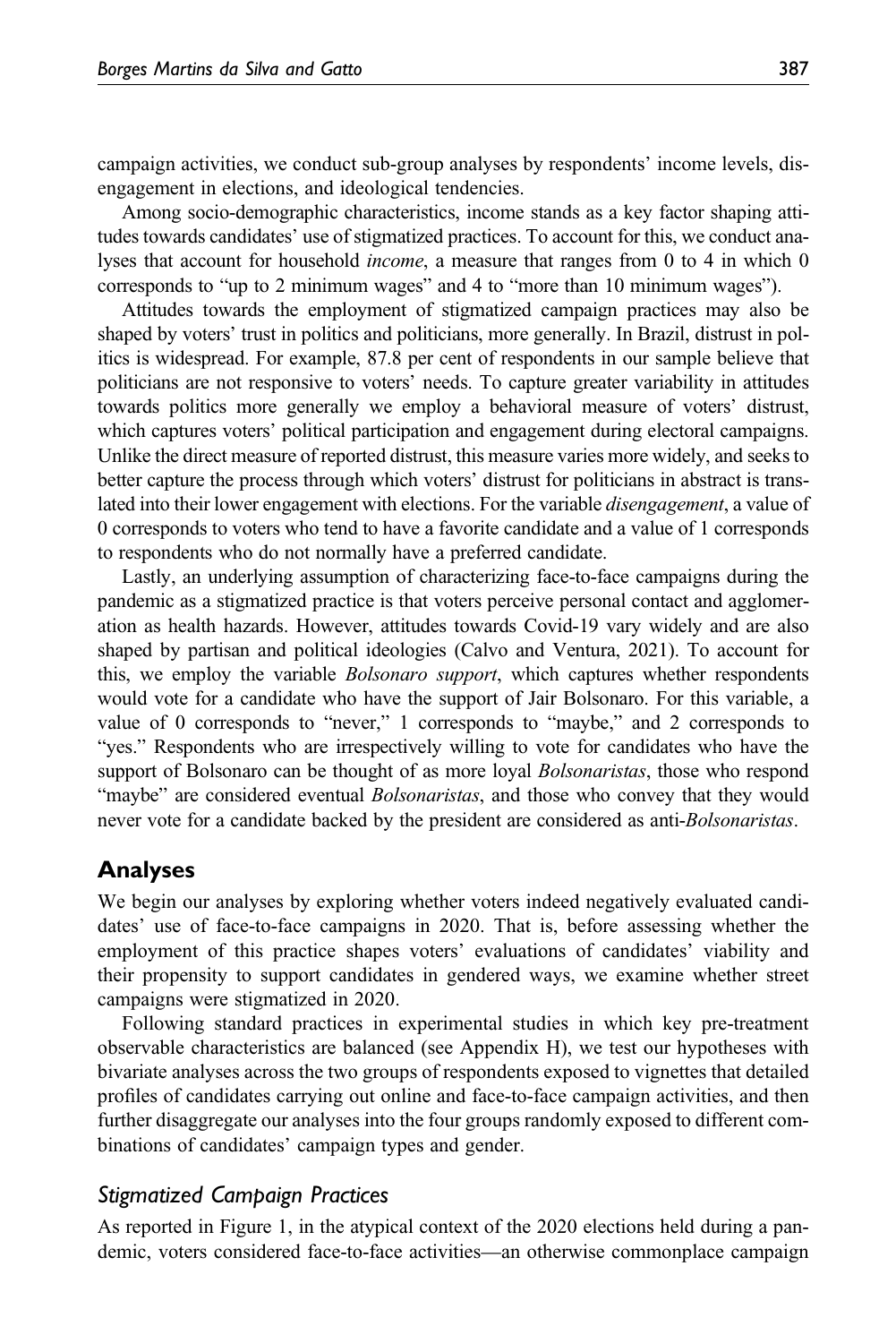

Figure 1. Acceptability, by candidates' campaign type. Note: The unit of analysis is individual respondent. Figure reports differences in means across two treatment groups by campaign type. Confidence intervals are at the 95 per cent-level. This and all other figures in this paper were formulated using plotplain (Bischof, 2017)

strategy—as non-acceptable, a finding that stands in stark contrast to the positive evaluations of candidate campaigns conducted online.

Specifically, while voters evaluated online campaigns as 1.15 on the scale of accept*ability*, they ranked face-to-face campaigns as  $-0.12$  on the same scale, a difference of 1.27 that is statistically significant at the 1 per cent-level. Consistent with expectations outlined in H1, these results—which are robust to the alternative binary operationalization of acceptability, as shown in Appendix I—indicate that street campaigns constituted a contentious and socially questionable practice in 2020.

# Stigmatized Practices, Candidate Viability and Punishment

Having established that face-to-face campaigns were stigmatized in 2020, we now turn to analyzing whether engaging in this form of campaign shapes voters' evaluations of candidates' electoral viability and their likelihood of supporting them. Figure 2 summarizes our results. As shown in panel A, against our expectations that, in spite of its stigma, face-to-face campaigns would signal candidates' electoral strength (H2), we find that voters evaluate the viability of candidates' who conduct online campaigns as 0.18 points *higher* on the scale of *electability* as those who engage in face-to-face activities. These results stand in robustness checks ([Appendix J](https://journals.sagepub.com/doi/suppl/10.1177/1866802X211058739)). Possibly, these findings indicate that respondents' attitudes towards electoral viability may be intertwined with qualities they find acceptable and/or desirable, such as electoral strength.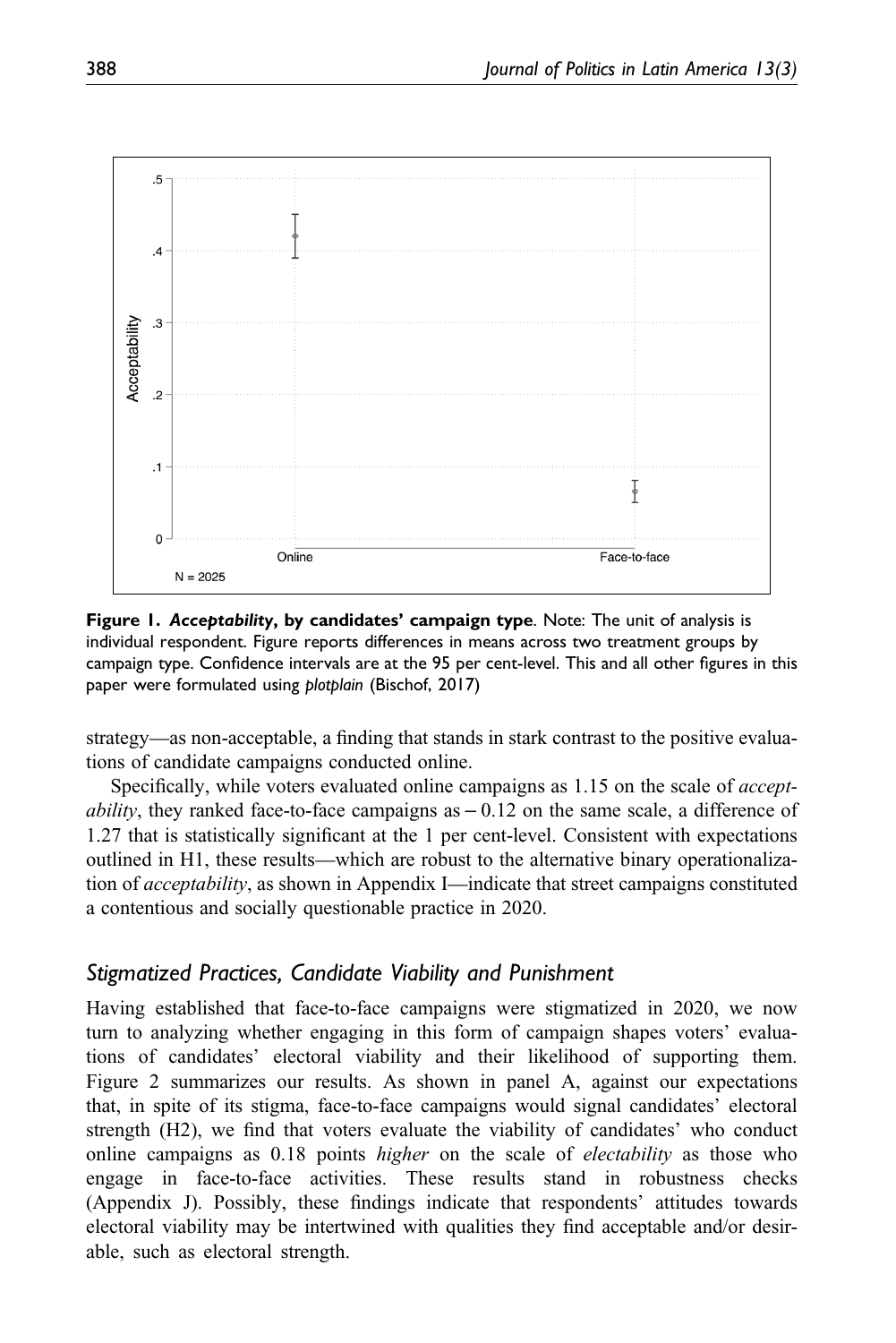

Figure 2. Electability and vote intention, by candidates' campaign type. Note: The unit of analysis is individual respondent. Panels A and B report differences in means and proportions across two treatment groups by campaign type. Confidence intervals are at the 95 per cent-level.

Coherent with their stigmatization of face-to-face campaigns, and in alignment with our expectations that reported voting intention would be more strongly shaped by moral concerns (H3), respondents indicate that they would punish candidates who conducted street campaigns on the ballot-box (see panel B). This impact is substantively sizable: While 66.6 per cent of respondents indicate they would support candidates who ran online campaigns, only 32.7 per cent affirm they would back candidates who conducted face-to-face activities, a difference of 33.9 pp. This finding is robust to alternative operationalizations [\(Appendix J\)](https://journals.sagepub.com/doi/suppl/10.1177/1866802X211058739) and suggests that voters signal intention to punish at the ballot-box candidates they perceive to have engaged in nonacceptable practices.

# Gendering Stigmatized Practices, Candidate Viability and Punishment

Given our interest in assessing whether the employment of a stigmatized campaign practice impacts voters' evaluations of candidates in gendered ways, we also examine whether acceptability towards face-to-face campaigns varies depending on whether the candidate carrying out such activities is a man or a woman. As reported in [Appendix](https://journals.sagepub.com/doi/suppl/10.1177/1866802X211058739) [K](https://journals.sagepub.com/doi/suppl/10.1177/1866802X211058739) and against our expectations outlined in H1a, candidates' gender does not significantly shape voters' levels of acceptability towards street campaigns; that is, voters find face-to-face activities to have been similarly unacceptable regardless of whether the candidate conducting them was a man or a woman. These findings remain consistent in robustness checks (see Appendix I).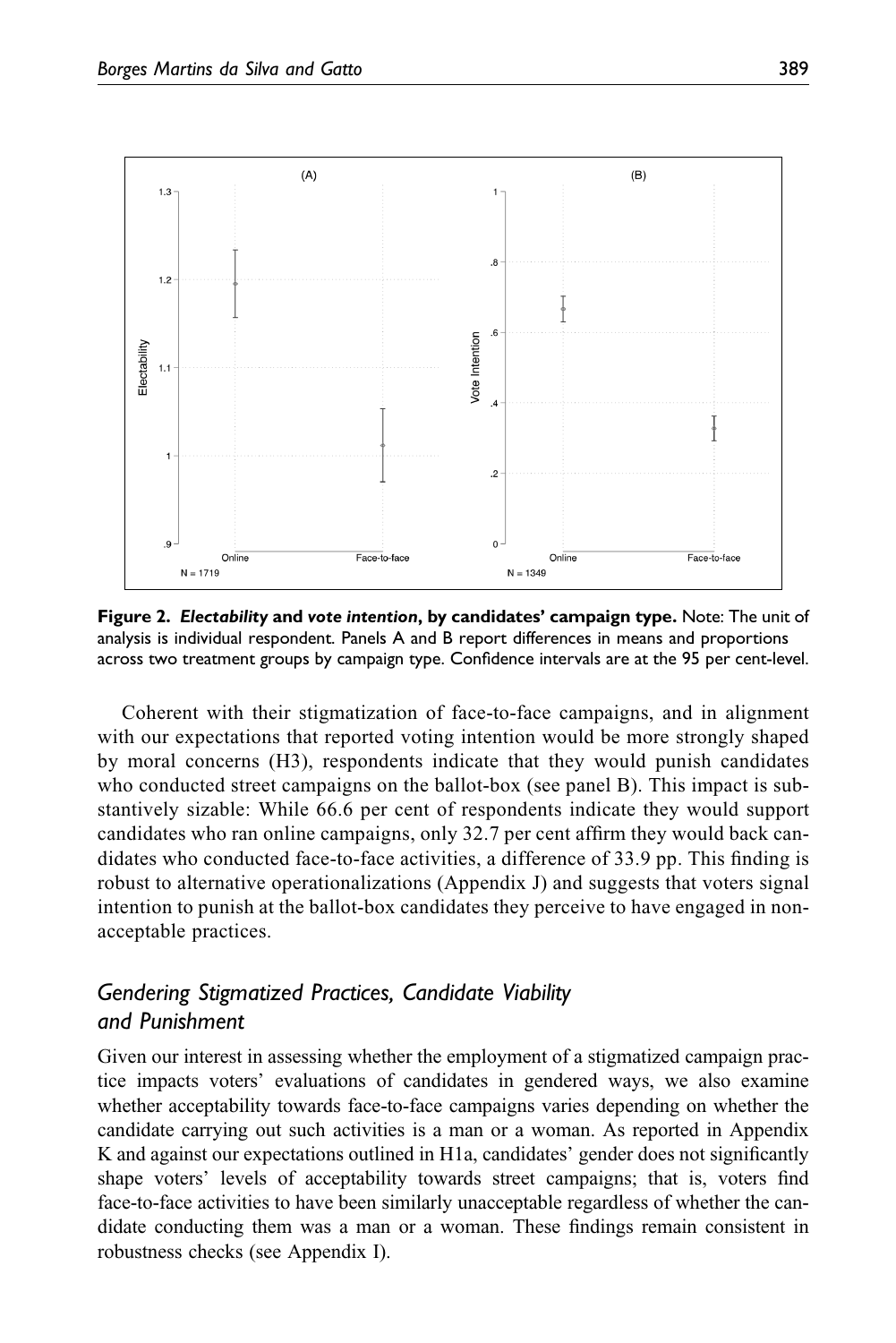

Figure 3. Electability and vote intention, by candidates' campaign type and gender. Note: The unit of analysis is individual respondent. Panels A and B report differences is means across four treatment groups of different combinations of campaign type and candidates' gender. Confidence intervals are at the 95 per cent-level.

As illustrated in Figure 3 (panel A), although aligned with the direction of our expectation that voters deem men to be more electorally viable than women, we find that the man and woman who conducted online campaigns are deemed statistically indistinguishably viable (thus rejecting  $H2a$ ).<sup>5</sup>

As previously discussed, contrary to what we anticipated in H2, engagement in face-to-face campaigns *depresses* assessments of candidates' competitiveness, so it is not surprising that we also reject H2b—which anticipated that employing this type of campaign would be more beneficial to women candidates.

Interestingly, however, and aligned with the theoretical rationale underlying H2b, women's status as outsiders seems to contain the negative effect that street campaigns have on perceptions of electoral strength: While voters' assessment of a candidate's viability drops by 0.25 on the scale of *electability* when the candidate conducting face-to-face campaigns is a man, the impact of employing stigmatized campaign activities for a woman candidate is a reduction of 0.11 points on the same scale. Still, as indicated by the overlapping confidence intervals (Figure 3, panel A), the man and woman candidates described as engaging in street campaigns are perceived as comparably viable.

These results reinforce the notion that respondents' attitudes towards electoral viability may be intertwined with qualities voters find acceptable and/or desirable in politicians and that respondents may have used candidates' employment of a stigmatized practice as a stronger shortcut than gender to extrapolate about candidates' other traits (including electoral strength).<sup>6</sup>

As anticipated by H3a, when women's campaign behavior is congruent with gendered expectations, voters' intention to support a woman candidate is higher than their support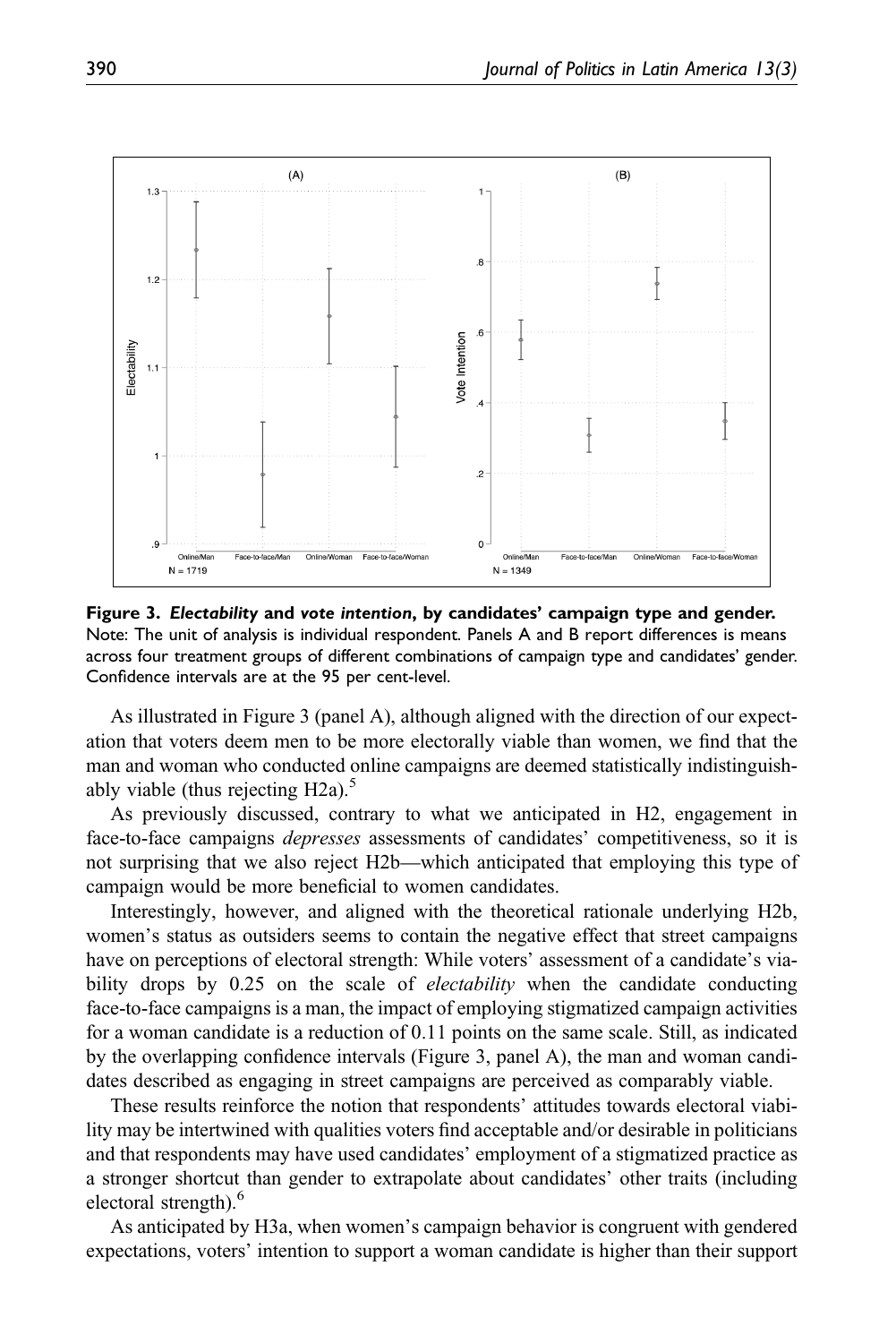for a man candidate who also engaged in internet-based campaign activities: When described as conducting an online campaign, the woman candidate enjoys high rates of voting intention, with 73.8 per cent of respondents randomly allocated into this group stating they would support the described candidate, compared to 57.9 per cent of respondents who state they would support than man candidate, a difference of 15.9 pp that is statistically significant at the 1 per cent-level.

Consistent with H3b, however, we find that women who engage in a stigmatized campaign practice are more harshly punished by voters than men who do the same. Specifically, voters' stated intent to vote for a man drops from 57.9 per cent when the candidate is described as conducting an online campaign to 30.8 per cent when he is profiled as carrying out face-to-face activities, a difference of 27.1 p.p. that is statistically significant at the 1 per cent-level (see Figure 3, panel B). While complying to socially acceptable campaign norms gives women a wide advantage over men, employing stigmatized campaign activities makes them lose this advantage, with only 34.8 per cent of voters stating they would support a woman candidate who employed face-to-face campaigns—a drop in voting intention of 39 p.p. As summarized in [Appendix J,](https://journals.sagepub.com/doi/suppl/10.1177/1866802X211058739) these results are robust to the alternative operationalization of vote intention.

## Voter Characteristics, Stigmatized Practices, and Candidate Viability and Punishment

So far, our analyses assumed that voters respond equally to candidates' employment of a stigmatized campaign practice. As the existing literature poses, however, some groups of voters may be more likely to negatively evaluate candidates for employing nonacceptable strategies than others. Analyses of treatment effects by sub-groups allow us to provide exploratory insights into how specific voter characteristics shape perceptions of viability and intent to vote for candidates who conducted street campaigns.<sup>7</sup> Figure 4 summarizes our results.

Existing scholarship often argues that income levels shape voters' acceptability of stigmatized practices and their evaluations and support for these candidates. As our analyses reported in [Appendix M](https://journals.sagepub.com/doi/suppl/10.1177/1866802X211058739) show, this is not what we find: Voters from all income brackets stigmatize face-to-face campaign practices during the pandemic.

Income also seems unrelated to voters' evaluations of candidates who employ these practices. As illustrated in Figure 4 (panel A), voters from different income groups are indistinguishable in their assessments of the electability of candidates conducting online campaigns, as well as in their evaluations of the viability of candidates who conduct street campaigns.<sup>8</sup> Voters from different income levels also similarly punish candidates who employ a stigmatized practice at the ballot-box and display statistically equivalent levels of intent to vote for candidates who conduct street campaigns, as well as for those who engage in street campaigns (Figure 4, panel B).

Generalized distrust and engagement with politics may also shape voters' attitudes towards candidates' employment of stigmatized campaign practices. Although engaged and disengaged voters are not statistically different in their assessment of the electability of candidates who employ online campaigns and of those who conduct face-to-face activities (see Figure 4, panel C), candidates' employment of a stigmatized practice more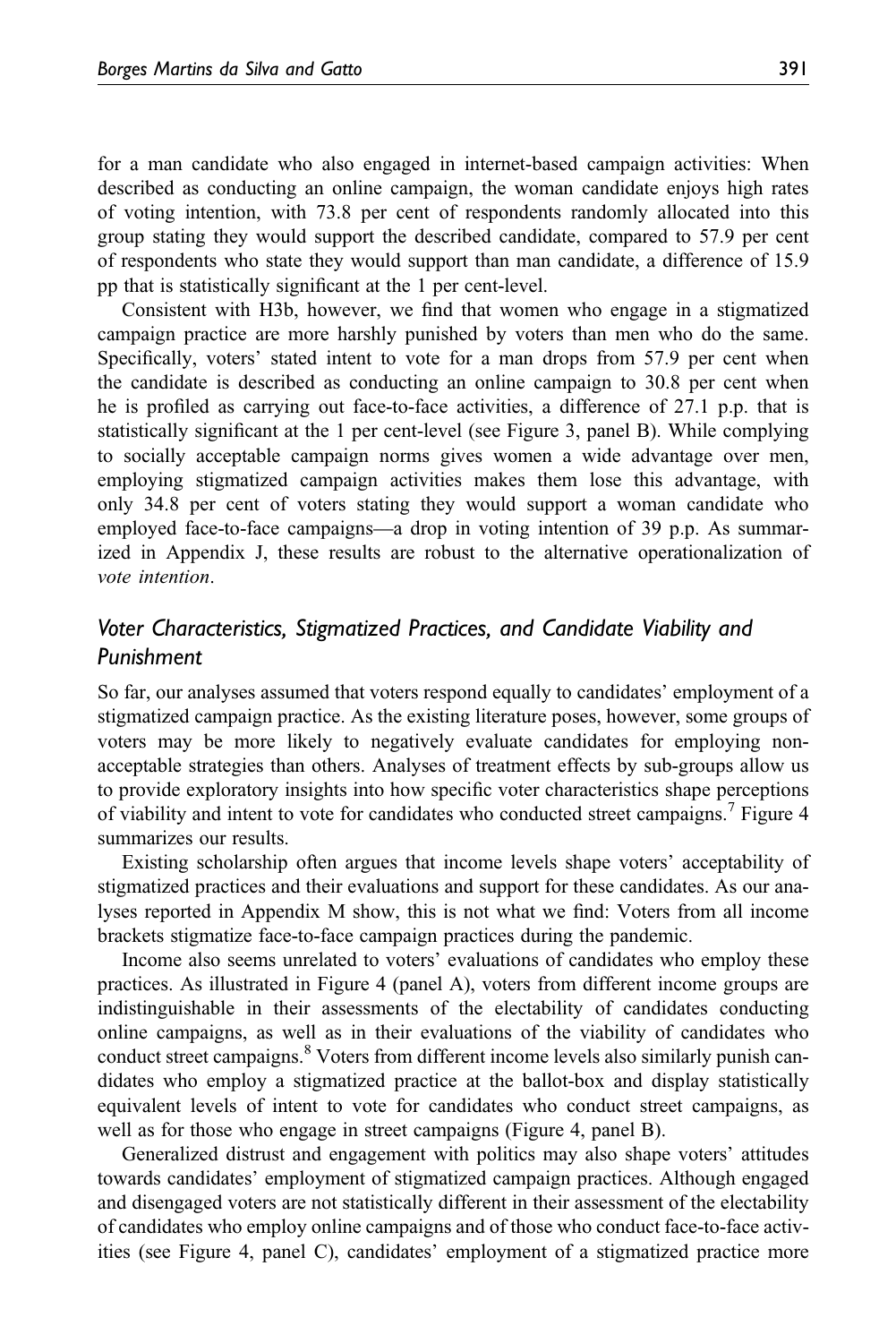

Figure 4. Electability and vote intention, by voter subgroups: income, disengagement, and bolsonaro support. Note: The unit of analysis is individual respondent. Panels A-F report differences in means across two treatment groups by campaign type. Confidence intervals are at the 95 per cent-level.

strongly depresses voting intention among disengaged voters (who already have a predisposition to be distrustful of politics). Engaged voters display high levels of support towards candidates who conducted online campaigns, with 71.5 per cent of them claiming they would vote for such a candidate; meanwhile, 41.4 per cent of engaged voters display intent to vote for candidates who employed street campaigns—a difference of 30.1 pp that is statistically significant at the 1 per cent-level.

Disengaged voters, meanwhile, display statistically and substantively lower intention of supporting candidates in general, regardless of campaign type. In addition, candidates' employment of a stigmatized practice more strongly depresses voting intention among this group: While candidates who conducted online campaigns enjoy support from 60.6 per cent of disengaged voters, this group's support for candidates who employed street campaigns starkly drop to 22.4 per cent—a difference of 38.2 p.p. that is statistically significant at the 1 per cent-level (as shown in Figure 4, panel D).

Finally, ideological leanings and attitudes towards far-right Bolsonaro may also be associated with voters' evaluations of candidates' who employ campaign practices that could impose further health hazards. Indeed, as shown in [Appendix M,](https://journals.sagepub.com/doi/suppl/10.1177/1866802X211058739) albeit to a lesser degree than online campaigns, loyal Bolsonaristas still evaluate street campaigns as acceptable—in stark contrast with anti-Bolsonaristas, who strongly reject the practice. In addition, while ideologically diverse voters are indifferent in their evaluations of the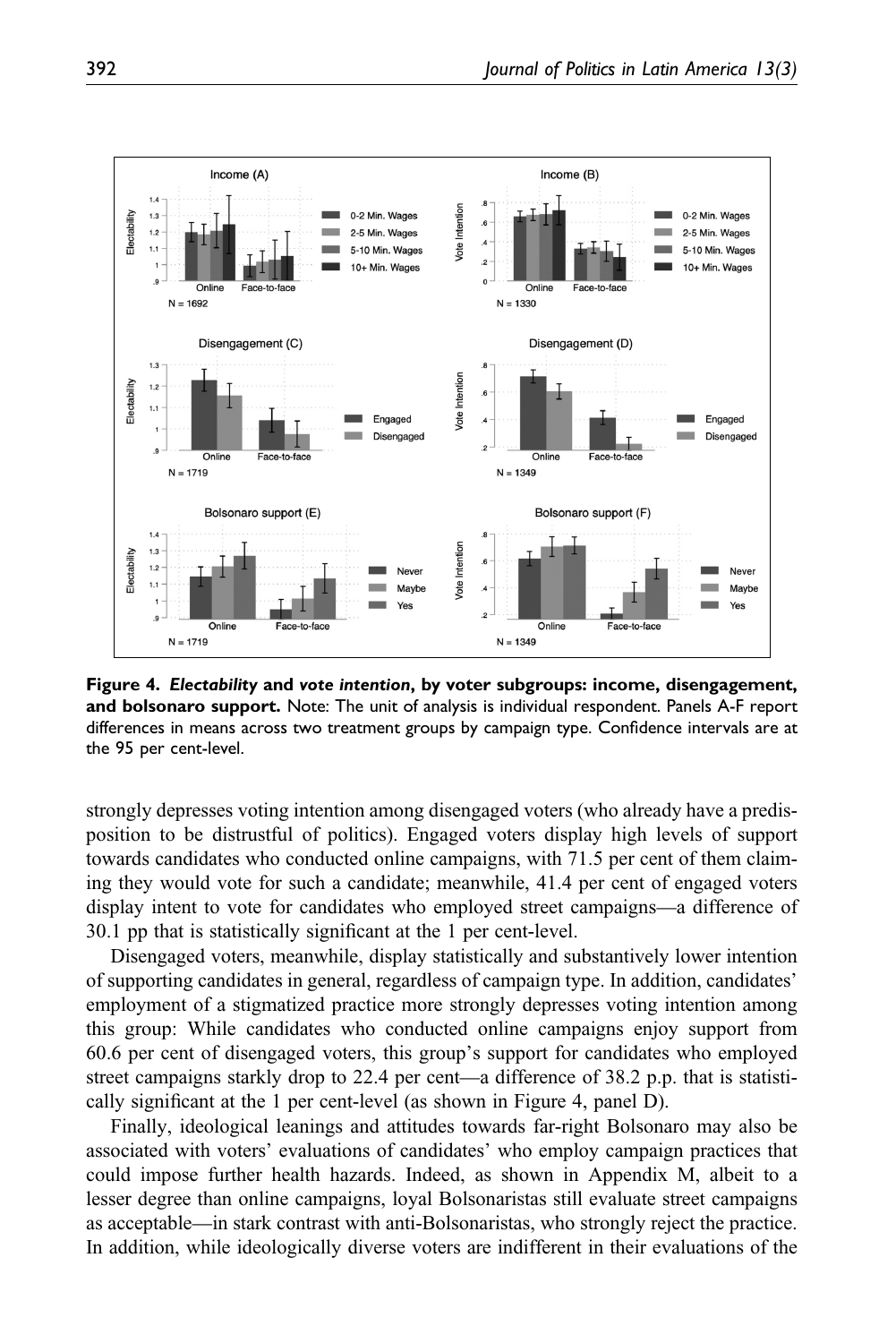electoral viability of candidates running online campaigns, loyal Bolsonaristas—i.e., those who admit they would certainly vote for a candidate who had the backing of Bolsonaro—evaluate the viability of candidates who ran face-to-face campaigns as 1.35 on the scale of electability, a statistically and substantively higher evaluation than that made by anti-Bolsonaro voters (0.95, as per Figure 4, panel E).

In fact, Bolsonaro support is particularly critical in shaping voting intention for candidates who carry out ill-advised face-to-face campaign activities amidst the pandemic (Figure 4, panel F): When exposed to candidates described as carrying out street campaigns, voting intention drops 40.8 pp among anti-Bolsonaro respondents; 33.9 pp among eventual Bolsonaristas; and, 17.1 pp among loyal Bolsonaro supporters (more than half of whom still admit they would vote for a candidate who conducted face-to-face campaign activities during the Covid-19 pandemic).

# Conclusion

Around the world, candidates often employ morally questionable practices to signal their electoral strength. These practices may be a double-edged sword: While they may showcase candidates' access to resources and viability, candidates who employ such practices also risk incurring reputational costs. These costs may not disadvantage all candidates equally. Gendered expectations of women as more socially responsible and better suited for tackling health crises means that voters may more harshly punish women who deviate from expectations and employ stigmatized campaign strategies. Heterogeneity does not apply only to candidates: Voters may also differ in their attitudes towards candidates' use of questionable campaign strategies.

Often, studies of stigmatized campaign practices focus on activities that have been largely established—at least by the scholarly literature—as morally unacceptable and detrimental to democracy. These include, for example, vote buying, clientelism, and the use of violence to suppress or encourage turnout.

Taking place during the Covid-19 global pandemic, the Brazilian elections of 2020 allows us to expand the study of stigmatized campaigns, electoral viability and punishment—and their gendered dynamics—to a strategy that is not commonly considered detrimental to democracy. Specifically, we ask: What happens when a traditional source of political capital becomes a health hazard? In the context of the pandemic, face-to-face campaign activities, a non-stigmatized practice during normal times, posed risks to voters and society at large.

Using data from a survey experiment conducted in the week prior to the election with a national sample of Brazilian respondents, we explored whether, in the context of the pandemic, street campaigns became a stigmatized practice and, if so, how candidates' employment of face-to-face campaigns shaped voters' (gendered) perceptions of candidates' electability and their intent to support them.

We find that, as expected, face-to-face campaigns, an otherwise commonplace tactic employed by candidates around the world, were stigmatized in the 2020 elections. These results suggest that the stigma assigned to some forms of campaign activities is circumstantial and potentially mutable: A practice that is not considered socially questionable in one context may be stigmatized in another.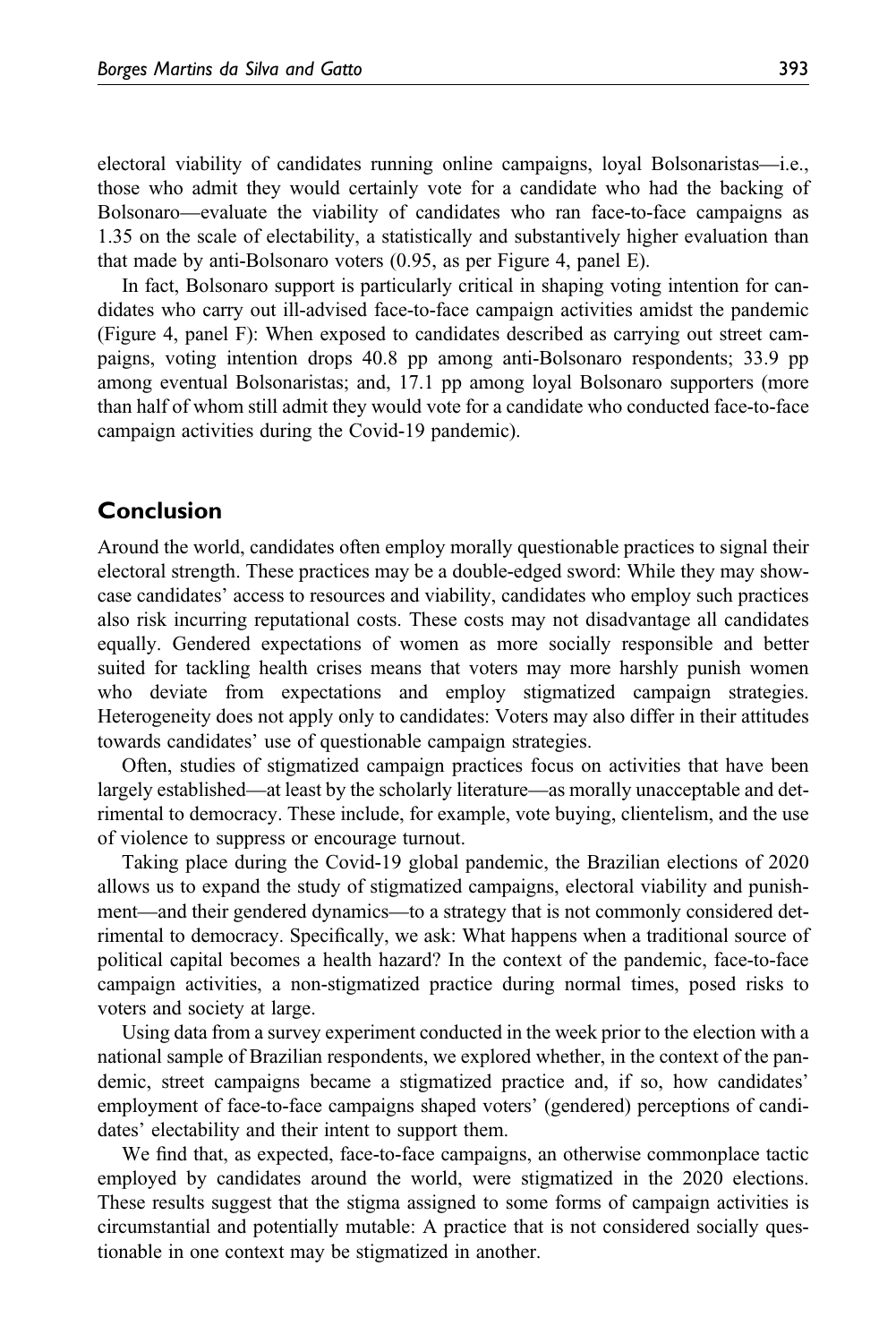Changes in the perceived status of a campaign practice, in turn, may have detrimental consequences to candidates who employ them. Specifically, we find that employing face-to-face campaigns depresses candidates' electability and voting intention. These findings reinforce existing scholarship on vote buying that emphasize that even positive inducements may entail large reputational costs for candidates (Mares and Young, 2019; Muñoz, 2019), but challenge studies that argue that when candidates engage with stigmatized tactics of positive inducement, voters' evaluations of them improve (Kramon, 2016). Further research should investigate the mechanisms underlying such contrasting findings.

As our analyses show, the uncovered dynamics are gendered: Although carrying out street campaigns more strongly depresses voters' evaluations of men's electoral prospects, voters punish women who carry out such activities more harshly—thus erasing the voting intention advantage that women candidates have over men when they comply with expectations of responsible campaign practices. This result indicates that women candidates face a dilemma when it comes to engaging in practices that may improve their electoral strength, and that they may have to more seriously consider the reputational trade-offs of the campaign strategies they employ. Importantly, our findings provide additional evidence on how engaging in morally transgressive but commonplace political activities may be more costly to women candidates than to men.

Finally, against the much of the literature on clientelistic candidate-voter relations, we do not find income to differently shape respondents' characterization of street campaigns as unacceptable, or their attitudes towards candidates who employ this practice. Meanwhile, political disengagement and support for Brazil's far-right president Jair Bolsonaro do shape voters' assessments of candidates' use of street campaigns. Specifically, voters already disengaged with politics become even less supportive of candidates who employ a socially questionable practice. Aligned with emerging scholarship on Brazil, we find that attitudes towards stigmatized campaign practices is yet another dimension of the ideological divide distancing Bolsonaro supporters and opponents.

In sum, our results point to how stigmatized campaign practices are embedded into mutable contexts and to how the employment of stigmatized campaign practices is heterogeneous and shaped by candidate and voter characteristics. We encourage future work to further explore other forms of campaigns with shifting stigma status, as well as to consider how candidate (i.e. race and socio-economic background) and voter characteristics (i.e. political distrust and engagement) shape whether and how campaign strategies impact candidates' electoral strength.

#### Acknowledgement

We thank Débora Thomé for helpful comments and suggestions in a quick turnaround. We also thank Christina Pao for invaluable research assistance.

#### Declaration of Conflicting Interests

The author(s) declared no potential conflicts of interest with respect to the research, authorship, and/ or publication of this article.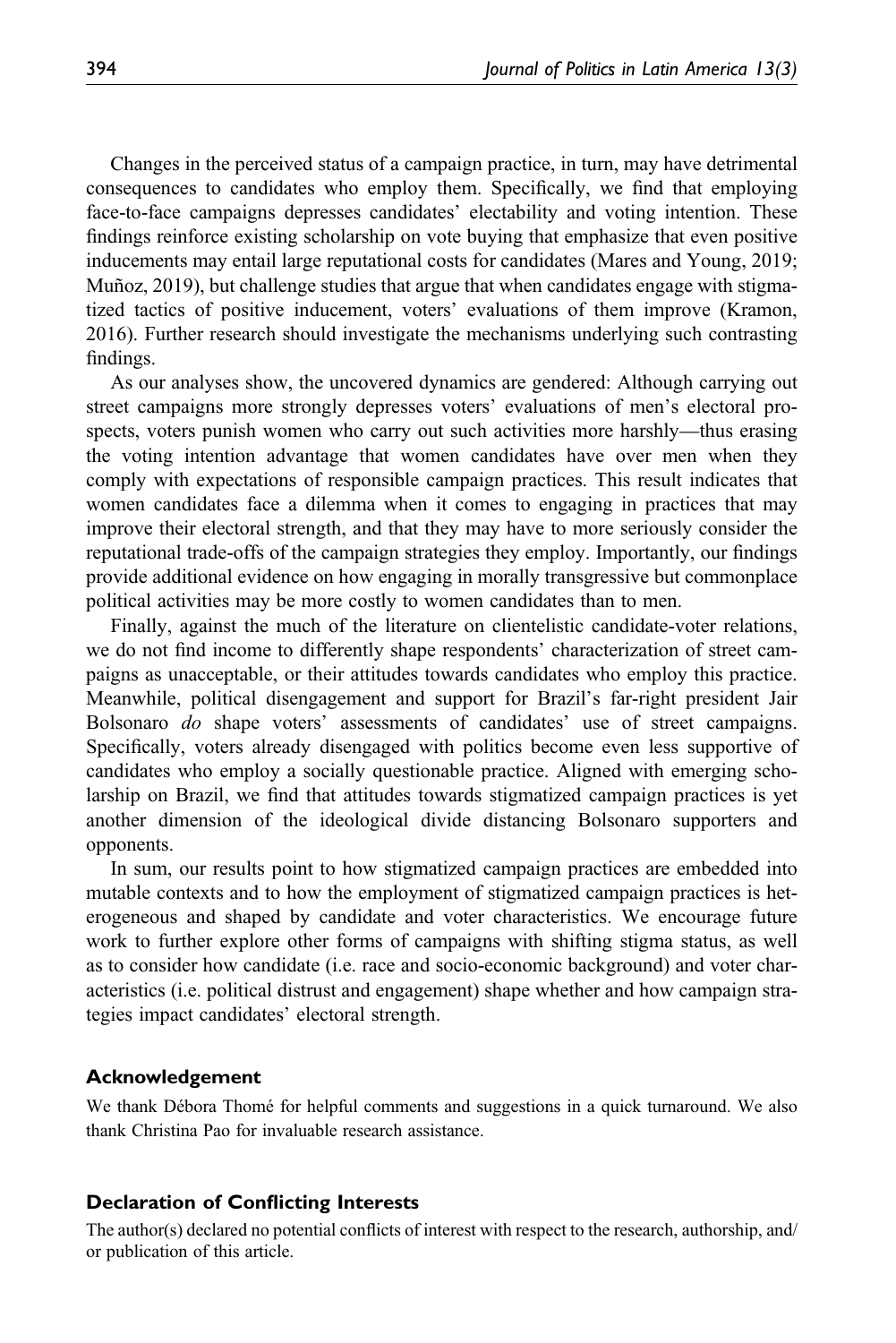#### Funding

The author(s) disclosed receipt of the following financial support for the research, authorship, and/ or publication of this article: This work was supported by a British Academy/Leverhulme Small Research Grant (SRG1920\100629).

#### Supplemental Material

Supplemental material for this article is available online.

## ORCID iD

Malu A. C. Gatto **b** <https://orcid.org/0000-0003-4056-5770>

#### **Notes**

- 1. The study was reviewed by the ethics board of the University of Oxford and was approved on 5 November 2020 (SSH/DPIR\_C1A\_20\_004).
- 2. Internet coverage and access in Brazil is high, with 71 per cent of domiciles having access to the internet and 74 per cent of individuals having had access to the internet in the three months before the latest survey of internet usage in Brazil, although this varies across states and urban/rural areas (CETIC, 2019).
- 3. See Appendix G for the survey questions and coding of values.
- 4. Portuguese is a gendered language, allowing us to make explicit reference to a woman candidate without having to place the word "woman" to qualify the candidate. For example, for respondents primed with feminine pronouns, the question prompting respondents to evaluate a candidate's viability in its original Portuguese version read: "Você acha que *essa candidata* tem muita, alguma, ou nenhuma chance de ser reeleita?"
- 5. The differences are statistically significant at the 10 per cent-level.
- 6. It is also possible that our null findings for H1a and H2a are the product of the research design and, in particular, the strength of the treatment. This seems unlikely: As we discuss below, we find that voters' intention to vote for a woman candidate employing an internet-based campaign (our baseline campaign type) to be statistically significantly and substantively higher than for the man candidate employing the same campaign strategy. This is consistent with previous studies that find a pro-woman voter bias in general (Schwarz and Coppock, 2021) and in Brazil specifically (Aguilar, Cunow and Desposato, 2015; Gatto, Russo and Thome, 2021). In other words, these results suggest that our gender priming was indeed picked-up by voters.
- 7. Our survey is carried out online, so only respondents with access to the internet could have participated. It is possible that those who do not have access to the internet are more favourable to street campaigns. To address this concern, we conducted additional analyses to investigate whether respondents who rely exclusively on offline sources of information about candidates  $(N=323)$  differently respond to the experimental vignettes, when compared to respondents who seek candidate information through at least one type of online source. As shown in Appendix L, respondents who exclusively seek candidate information through offline means are not statistically different from others in their evaluations of campaign acceptability, evaluations of candidate electability, or intention to electorally support candidates. In alignment with our main findings, respondents who exclusively seek candidate information through offline means also evaluate candidate face-to-face campaigns as unacceptable and to display lower intent to support candidates who conduct street campaigns. However, respondents who exclusively rely on offline sources do not evaluate candidates who engage in face-to-face campaigns as less electorally viable than those who employed online campaigns.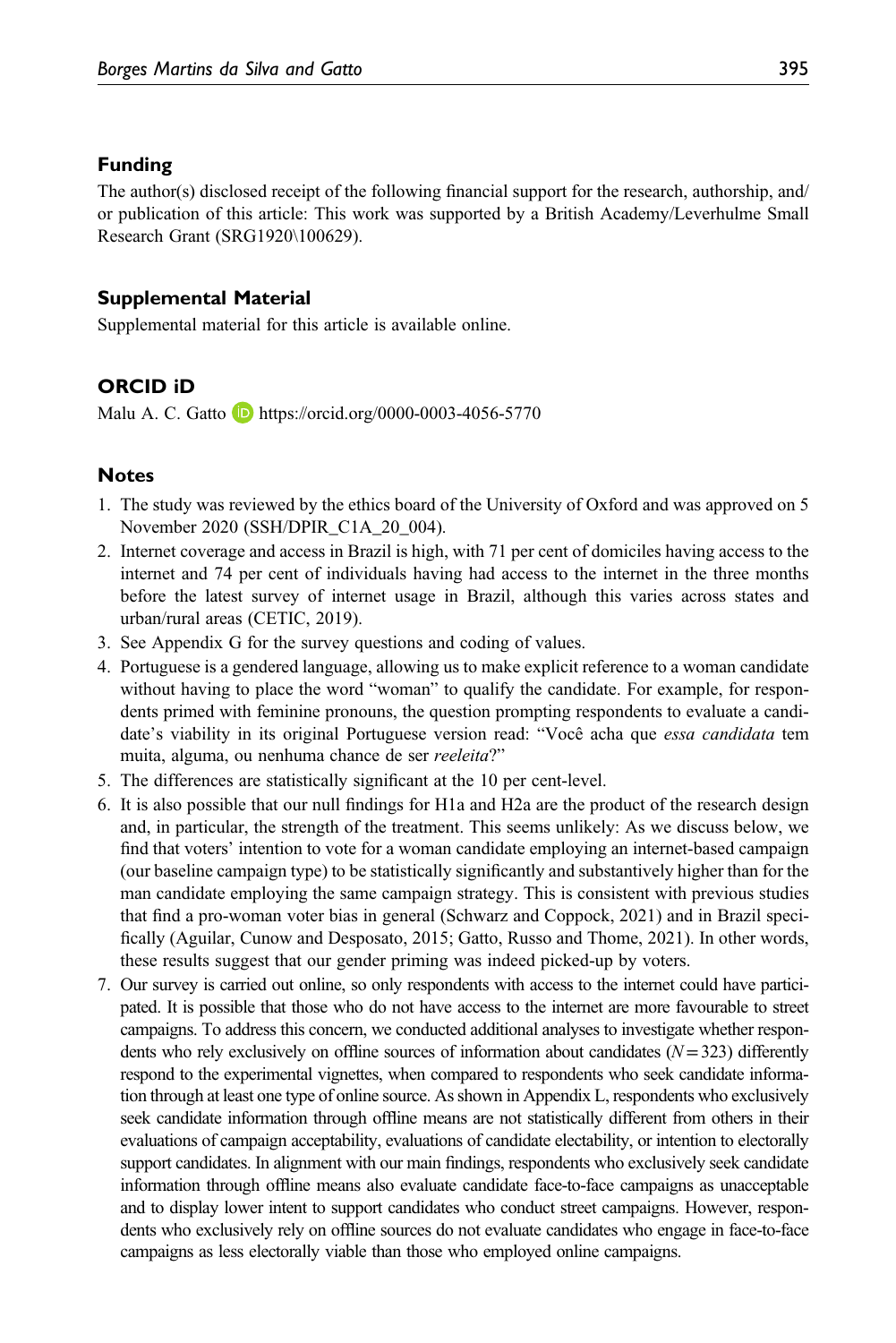- 8. Interestingly, and against the existing scholarship, wealthier respondents with income levels above 5 minimum wages do not differently evaluate the viability of candidates engaging in online and street campaigns; meanwhile, poorer respondents evaluate candidates who engage in this stigmatized practice as less viable.
- 9. Brazil has a highly fragmented party system, with 33 registered political parties. Most voters can only identify the few mainstream political parties, which attain the largest number of seats in the National Congress (Samuels and Zucco, 2018). Our mention of a "traditional political party" in the vignettes seek to provide voters with information that is indicative of the candidate belonging to a mainstream political party.

## **References**

- Aguilar R, Cunow S and Desposato S (2015) Choice sets, gender, and candidate choice in Brazil. Electoral Studies 39: 230–242.
- Araújo V and Gatto MAC (2021) Casting ballots when knowing results. British Journal of Political Science. Online First.
- Avelino G. and Biderman C. (2019) Os Custos da Campanha Eleitoral no Brasil: Uma Análise Baseada em Evidência. FGV Editora. São Paulo.
- Barnes TD and Beaulieu E (2014) Gender stereotypes and corruption: How candidates affect perceptions of election fraud. Politics & Gender 10(3): 365–391.
- Barnes TD and Beaulieu E (2019) Women politicians, institutions, and perceptions of corruption. Comparative Political Studies 52(1): 134–167.
- Barnes TD, Beaulieu E and Saxton GW (2020) 'Sex and corruption: How sexism shapes voters' responses to scandal'. Politics, Groups, and Identities 8(1): 103–121.
- Batista Pereira F and Porto NFF (2020) Gender attitudes and public opinion towards electoral gender quotas in Brazil. Political Psychology 41(5): 887-899.
- Bauer NM, Kim JH and Kweon Y (2020) Women leaders and policy compliance during a public health crisis. *Politics & Gender* 16(4): 975–982.
- Bischof D (2017) New graphic schemes for stata: Plotplain and plottig. The Stata Journal: Promoting communications on statistics and Stata 17(3): 748–759.
- Björkman L (2014) You can't buy a vote": Meanings of money in a Mumbai election: "You can't buy a vote". American Ethnologist 41(4): 617–634.
- Borges Martins da Silva M (2019) The Politics of Strength: Elections, Clientelism, and Programmatic Politics in the Backlands of Brazil. Northwestern University. Available at: [https://search.proquestcom/openview/86ad644e1c1e63ab52c348a36fa03044/1.pdf?pq-origsite](https://search.proquestcom/openview/86ad644e1c1e63ab52c348a36fa03044/1.pdf?pq-origsite=gscholar%26cbl=18750%26diss=y)= [gscholar&cbl](https://search.proquestcom/openview/86ad644e1c1e63ab52c348a36fa03044/1.pdf?pq-origsite=gscholar%26cbl=18750%26diss=y)=18750&diss=y (accessed 21 August 2020).
- Borges Martins da Silva M (2021a) Vote Buying and Impression Management: Performing Largesse in Northeast Brazil. Available at SSRN: https://papers.ssrn.com/sol3/papers.cfm? abstract\_id=3956831.
- Borges Martins da Silva M (2021b) Weapons of Clients: Why do Voters Support Bad patrons? Ethnographic Evidence from Rural Brazil. Available at SSRN: https://papers.ssrn.com/sol3/ papers.cfm?abstract\_id=3956810.
- Bratton M (2008) Vote buying and violence in Nigerian election campaigns. *Electoral Studies* 27(4): 621–632.
- Brooks DJ. (2013) He Runs, She Runs: Why Gender Stereotypes Do Not Harm Women Candidates. Princeton: Princeton University Press.
- Calila Noticias (2020) Fim da campanha eleitoral: TRE suspende toda atividade presencial, Calila Noticias. Available at: [https://www.calilanoticias.com/2020/11/](https://www.calilanoticias.com/2020/11/fim-da-campanha-eleitoral-tre-suspende-toda-atividade-presencial)fim-da-campanha-eleitoral-tre[suspende-toda-atividade-presencial](https://www.calilanoticias.com/2020/11/fim-da-campanha-eleitoral-tre-suspende-toda-atividade-presencial) (accessed 30 May 2021).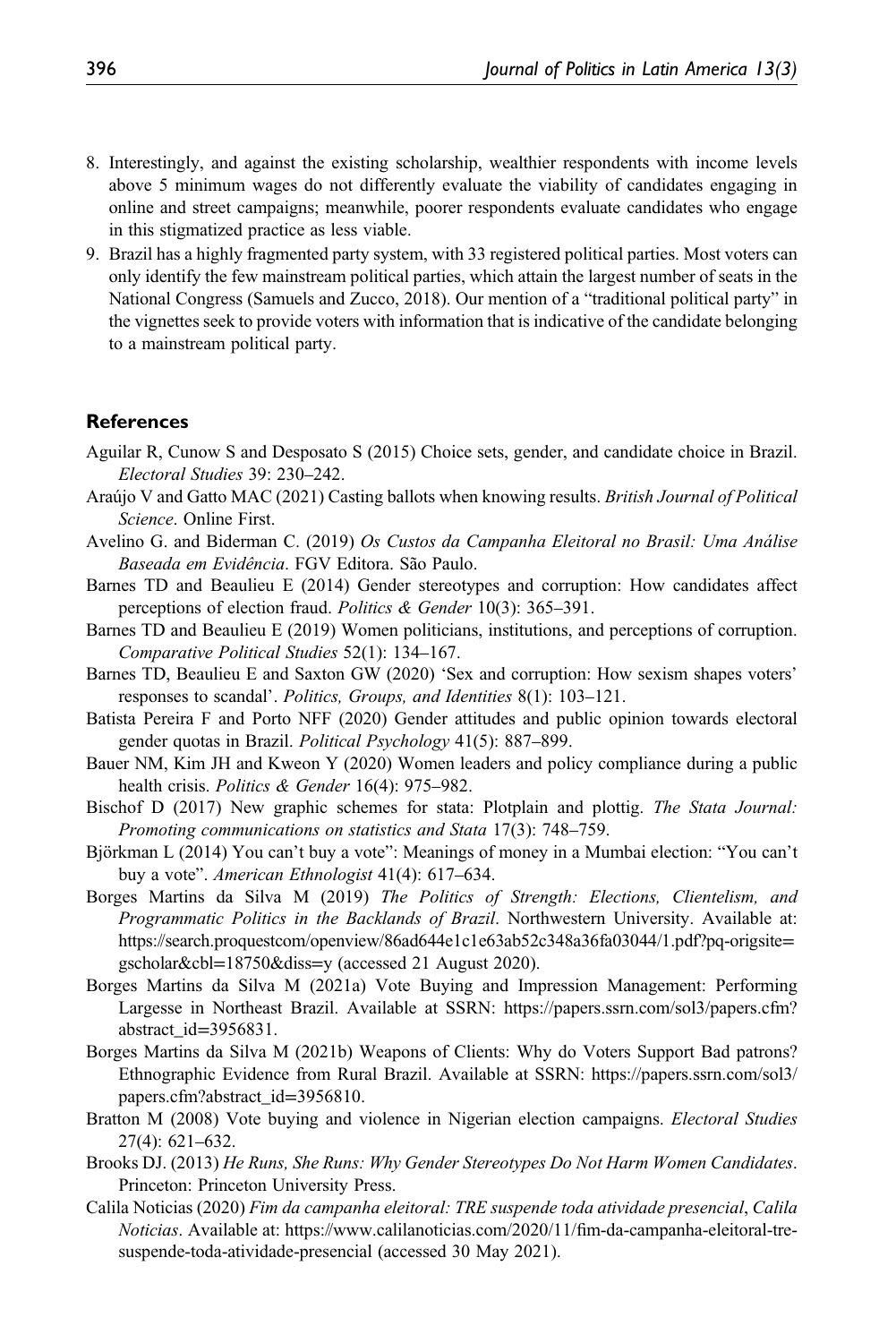- Calvo E and Ventura T (2021) Will I Get COVID-19? Partisanship, social Media frames, and perceptions of health risk in Brazil. Latin American Politics and Society 63(1): 1–26.
- CETIC (2019) TIC Domicílios. Centro Regional de Estudos para o Desenvolvimento da Sociedade da Informação. Available at:<https://cetic.br/pt/tics/domicilios/2019/individuos/C2/>
- Chauchard S (2018) Electoral handouts in Mumbai elections: The cost of political competition. Asian Survey 58(2): 341–364.
- Collier P and Vicente PC (2012) Violence, bribery, and fraud: The political economy of elections in sub-Saharan Africa. Public Choice 153(1–2): 117–147.
- Dolan KA (2014) When Does Gender Matter?: Women Candidates and Gender Stereotypes in American Elections. New York: Oxford University Press.
- Dos Santos PAG and Jalalzai F (2021) Women's Empowerment and Disempowerment in Brazil: The Rise and Fall of President Dilma Rousseff. Philadelphia: Temple University Press.
- Eggers AC, Vivyan N and Wagner M (2018) Corruption, accountability, and gender: Do female politicians face higher standards in public life? The Journal of Politics 80(1): 321–326.
- Fridkin KL and Kenney PJ (2009) The role of gender stereotypes in U.S. Senate campaigns. Politics & Gender 5(3): 301–324.
- Frye T, Reuter OJ and Szakonyi D (2018) Hitting them with carrots: Voter intimidation and vote buying in Russia. British Journal of Political Science 49: 857–881.
- Gadjanova E (2017) Electoral clientelism as status affirmation in Africa: Evidence from Ghana. The Journal of Modern African Studies 55(4): 593–621.
- Gatto MA and Wylie KN (2021) Informal institutions and gendered candidate selection in Brazilian parties. Party Politics. Online First.
- Gatto MAC, Russo GA and Thome D (2021) More Representation. Instituto Update.
- Gatto MAC and Thome D (2020) Resilient aspirants: Women's candidacies and election in times of COVID-19. Politics & Gender 16(4): 1001–1008.
- González-Ocantos E, de Jonge CK and Nickerson DW (2014) The conditionality of vote-buying norms: Experimental evidence from Latin America. American Journal of Political Science 58(1): 197–211.
- Gonzalez-Ocantos E, Kiewiet de Jonge Chad , Meléndez Carlos, et al. (2020) Carrots and sticks: Experimental evidence of vote-buying and voter intimidation in Guatemala. Journal of Peace Research 57(1): 46–61.
- Gutiérrez-Romero R and LeBas A (2020) Does electoral violence affect vote choice and willingness to vote? Conjoint analysis of a vignette experiment. Journal of Peace Research 57(1): 77–92.
- Jerolmack C and Khan S (2014) Talk Is cheap ethnography and the attitudinal fallacy. Sociological Methods & Research 43(2): 178–209.
- Johnson C and Williams B (2020) Gender and political leadership in a time of COVID. Politics & Gender 16(4): 943–950.
- Kao K and Benstead LJ (2021) Female electability in the Arab World: The advantages of intersectionality. Comparative Politics 53(3): 427–464.
- Kramon E (2016) Electoral handouts as information. World Politics 68(03): 454–498.
- Krumpal I (2013) Determinants of social desirability bias in sensitive surveys: A literature review. Quality & Quantity 47(4): 2025–2047.
- Le Foulon C and Reyes-Housholder C (2021) Candidate sex, corruption and vote choice. *Electoral* Studies 69: 102270.
- Mares I, Muntean A and Petrova T (2018) Economic intimidation in contemporary elections: Evidence from Romania and Bulgaria. Government and Opposition 53(3): 486–517.
- Mares I and Young LE (2019) *Conditionality & Coercion: Electoral Clientelism in Eastern* Europe. New York: Oxford University Press.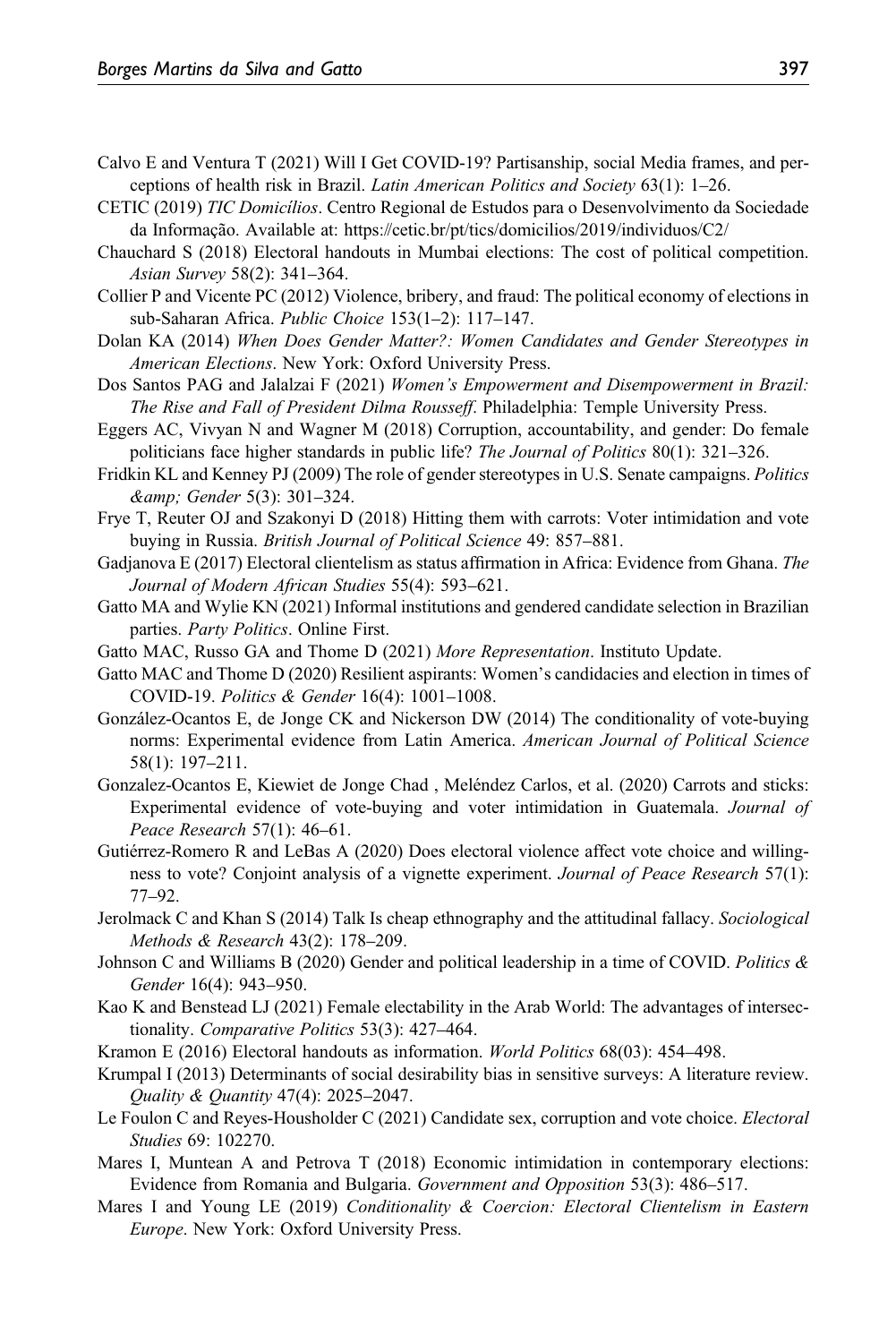- Meira J and Borba L (2021) 'Breaking the Incumbency Curse? Political Campaigns and the Incumbent's (Dis)Advantage in Brazilian Municipal Elections', in. 6 Workshop de Comportamento Político.
- Muñoz P (2019) Buying Audiences: Clientelism and Electoral Campaigns When Parties Are Weak. Cambridge, UK; New York, NY: Cambridge University Press.
- Nichter S (2018) Votes for Survival: Relational Clientelism in Latin America. Cambridge ; New York, NY: Cambridge University Press.
- Palmer CL and Peterson RD (2020) Toxic mask-ulinity: The link between masculine toughness and affective reactions to mask wearing in the COVID-19 Era. Politics & Gender 16(4):  $1044-1051$ .
- Rauschenbach M and Paula K (2019) Intimidating voters with violence and mobilizing them with clientelism. Journal of Peace Research 56(5): 682–696.
- Reyes-Housholder C (2020) A theory of gender's role on presidential approval ratings in corrupt times. Political Research Quarterly 73(3): 540-555.
- Robinson JA and Torvik R (2009) The real swing voter's curse. American Economic Review 99(2): 310–315.
- Rosenzweig SC (2021) Dangerous disconnect: Voter backlash, elite misperception, and the costs of violence as an electoral tactic. Political Behavior 43: 1731–1754
- Sacchet T and Speck BW (2012) Financiamento eleitoral, representação política e gênero: Uma análise das eleições de 2006. Opinião Pública 18(1): 177–197.
- Samuels DJ and Zucco C (2018) Partisans, Antipartisans, and Nonpartisans: Voting Behavior in Brazil. Cambridge, UK: Cambridge University Press.
- Sanbonmatsu K (2002) Gender stereotypes and vote choice. American Journal of Political Science 46(1): 20–34.
- Schneider MC and Bos AL (2014) Measuring stereotypes of female politicians. Political Psychology 35(2): 245–266.
- Schwarz S and Coppock A (2021) What have we learned about gender from candidate choice experiments? A meta-analysis of 67 factorial survey experiments. The Journal of Politics. Online First.
- Schwindt-Bayer LA, Esarey J and Schumacher E (2018) Gender and citizen responses to corruption among politicians: The U.S. and Brazil. In: Stensöta H and Wängnerud L (eds) Gender and Corruption: Historical Roots and New Avenues for Research. Cham: Springer International Publishing, 59–82.
- Speck B.W. and Mancuso W.P. (2015), 'Street fighters" e "media stars": Estratégias de campanha e sua eficácia nas eleições brasileiras de 2014', in. Latin American Studies Association, San Juan, Porto Rico. Available at: [https://www.researchgate.net/pro](https://www.researchgate.net/profile/Bruno-Speck/publication/276352897_Street_fighters_e_media_stars_Estrategias_de_campanha_e_sua_eficacia_nas_eleicoes_brasileiras_de_2014/links/55574d9608ae6fd2d824ef42/Street-fighters-e-media-stars-Estrategias-de-campanha-e-sua-eficacia-nas-eleicoes-brasileiras-de-2014.pdf)file/Bruno-Speck/publication/ 276352897\_Street\_fi[ghters\\_e\\_media\\_stars\\_Estrategias\\_de\\_campanha\\_e\\_sua\\_e](https://www.researchgate.net/profile/Bruno-Speck/publication/276352897_Street_fighters_e_media_stars_Estrategias_de_campanha_e_sua_eficacia_nas_eleicoes_brasileiras_de_2014/links/55574d9608ae6fd2d824ef42/Street-fighters-e-media-stars-Estrategias-de-campanha-e-sua-eficacia-nas-eleicoes-brasileiras-de-2014.pdf)ficacia\_nas\_eleicoes\_ [brasileiras\\_de\\_2014/links/55574d9608ae6fd2d824ef42/Street-](https://www.researchgate.net/profile/Bruno-Speck/publication/276352897_Street_fighters_e_media_stars_Estrategias_de_campanha_e_sua_eficacia_nas_eleicoes_brasileiras_de_2014/links/55574d9608ae6fd2d824ef42/Street-fighters-e-media-stars-Estrategias-de-campanha-e-sua-eficacia-nas-eleicoes-brasileiras-de-2014.pdf)fighters-e-media-stars-Estrategiasde-campanha-e-sua-efi[cacia-nas-eleicoes-brasileiras-de-2014.pdf.](https://www.researchgate.net/profile/Bruno-Speck/publication/276352897_Street_fighters_e_media_stars_Estrategias_de_campanha_e_sua_eficacia_nas_eleicoes_brasileiras_de_2014/links/55574d9608ae6fd2d824ef42/Street-fighters-e-media-stars-Estrategias-de-campanha-e-sua-eficacia-nas-eleicoes-brasileiras-de-2014.pdf)

Szwarcberg M (2014) Political parties and rallies in Latin America. Party Politics 20(3): 456–466.

- Tatsch C (2021) Podemos chegar a 500 mil mortos na metade do ano', diz Miguel Nicolelis, O Globo. Available at: [https://oglobo.globo.com/sociedade/coronavirus/podemos-chegar-500](https://oglobo.globo.com/sociedade/coronavirus/podemos-chegar-500-mil-mortos-na-metade-do-ano-diz-miguel-nicolelis-24933998) [mil-mortos-na-metade-do-ano-diz-miguel-nicolelis-24933998](https://oglobo.globo.com/sociedade/coronavirus/podemos-chegar-500-mil-mortos-na-metade-do-ano-diz-miguel-nicolelis-24933998) (accessed 30 May 2021).
- Tomazela JM (2020) Sob pandemia, candidatos dão prioridade a contato com eleitores em Sorocaba - Política, Estadão. Available at: [https://politica.estadao.com.br/noticias/eleicoes,](https://politica.estadao.com.br/noticias/eleicoes,sob-pandemia-candidatos-dao-prioridade-a-contato-com-eleitores-em-sorocaba,70003453040) [sob-pandemia-candidatos-dao-prioridade-a-contato-com-eleitores-em-sorocaba,70003453040](https://politica.estadao.com.br/noticias/eleicoes,sob-pandemia-candidatos-dao-prioridade-a-contato-com-eleitores-em-sorocaba,70003453040) (accessed 30 May 2021).
- Tribunal Superior Eleitoral (2020a) Em pronunciamento, Barroso alerta sobre cuidados sanitários na campanha e pede debate sem ódio e sem mentiras. Tribunal Superior Eleitoral. Available at: [https://www.tse.jus.br/imprensa/noticias-tse/2020/Setembro/em-pronunciamento-presidente](https://www.tse.jus.br/imprensa/noticias-tse/2020/Setembro/em-pronunciamento-presidente-do-tse-convoca-a-populacao-a-fazer-a-diferenca-por-meio-do-voto)[do-tse-convoca-a-populacao-a-fazer-a-diferenca-por-meio-do-voto](https://www.tse.jus.br/imprensa/noticias-tse/2020/Setembro/em-pronunciamento-presidente-do-tse-convoca-a-populacao-a-fazer-a-diferenca-por-meio-do-voto) (accessed 30 May 2021).